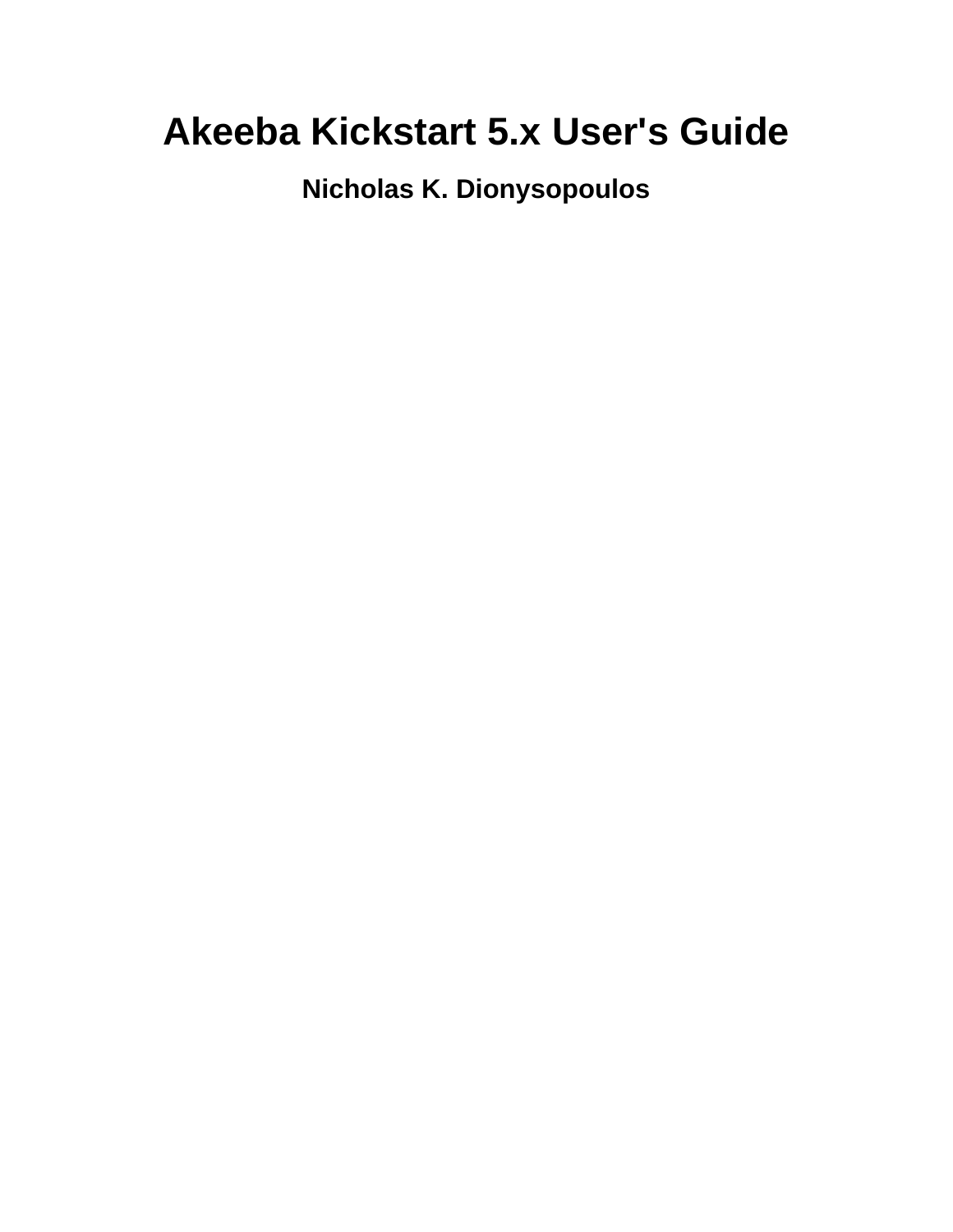### **Akeeba Kickstart 5.x User's Guide**

Nicholas K. Dionysopoulos

Publication date January 2021 Copyright © 2008-2021 Akeeba Ltd

#### **Abstract**

This book covers the use of the Akeeba Kickstart web-based archive extraction software. It includes reference for its interface, as well as instructions for automating its operation.

Permission is granted to copy, distribute and/or modify this document under the terms of the GNU Free Documentation License, Version 1.3 or any later version published by the Free Software Foundation; with no Invariant Sections, no Front-Cover Texts, and no Back-Cover Texts. A copy of the license is included in the appendix entitled "The GNU Free Documentation License".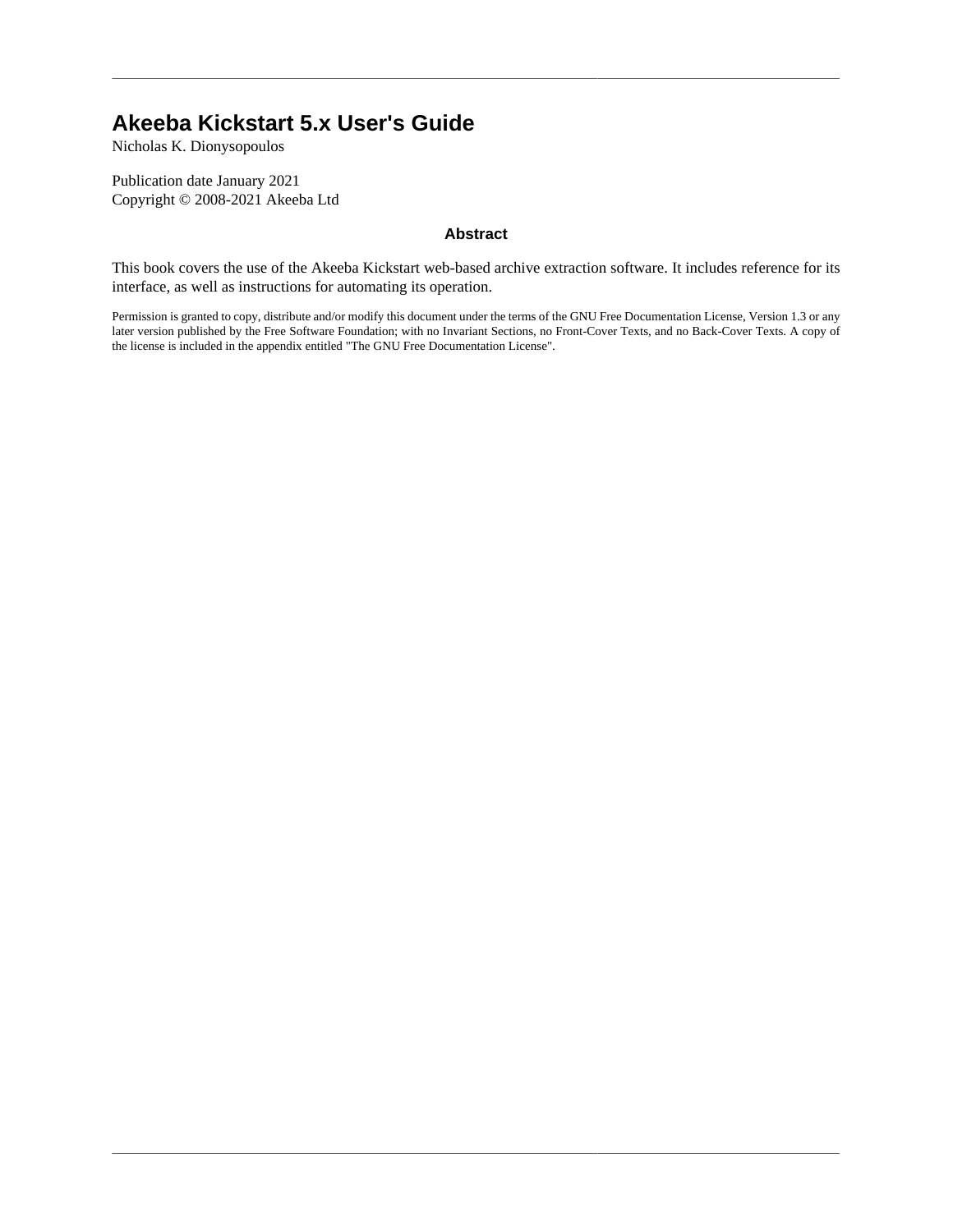## **Table of Contents**

| 4. Akeeba Kickstart starts, but can't extract the archive, throws an AJAX Error, Invalid Archive Header |  |
|---------------------------------------------------------------------------------------------------------|--|
|                                                                                                         |  |
|                                                                                                         |  |
|                                                                                                         |  |
|                                                                                                         |  |
|                                                                                                         |  |
|                                                                                                         |  |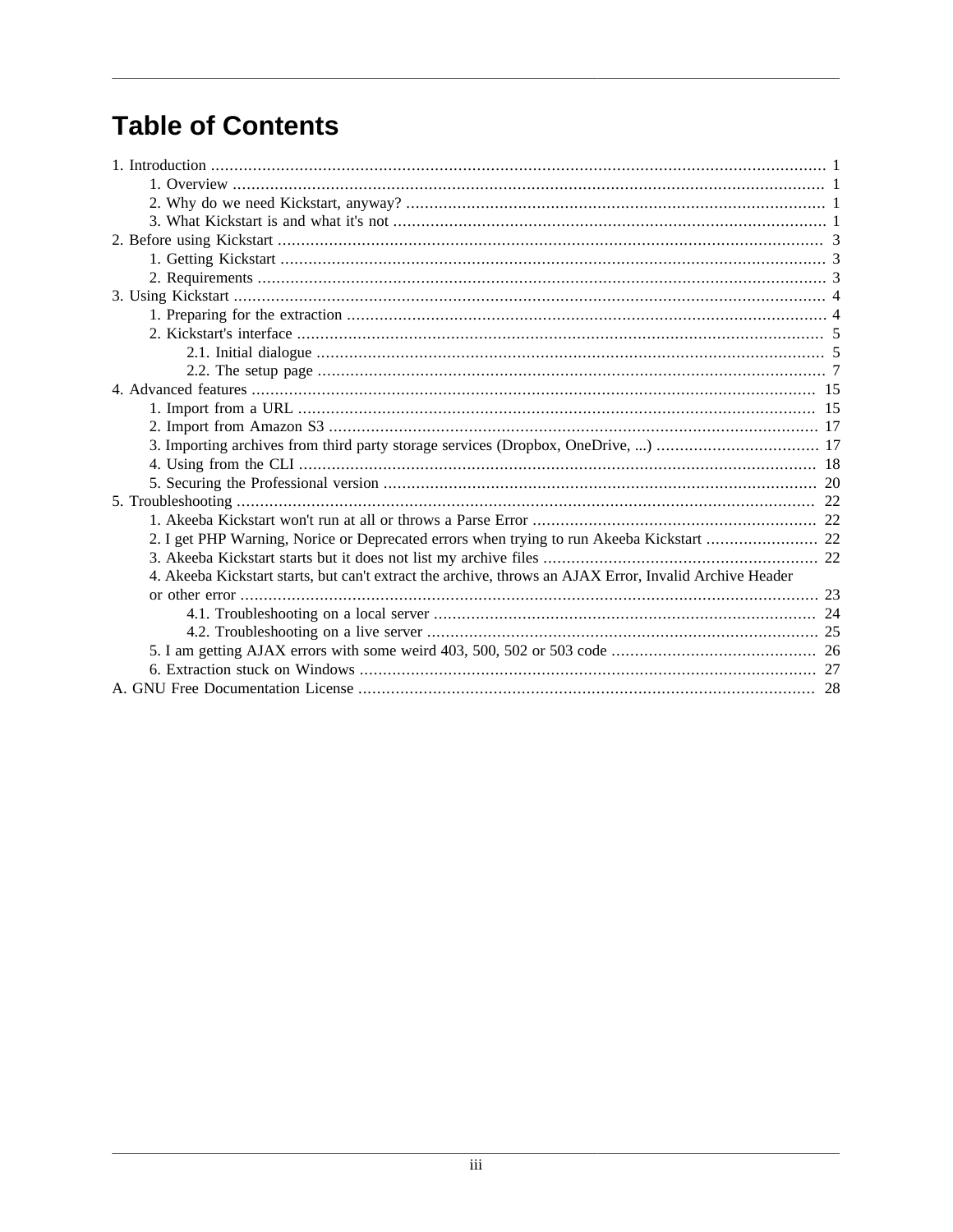# <span id="page-3-0"></span>**Chapter 1. Introduction**

## <span id="page-3-1"></span>**1. Overview**

Kickstart is a PHP executable file ( *script* ) which extracts JPA, JPS and ZIP archives. It can be used over the web (from a web browser) or directly from the CLI.

Typically, it's used to extract the backup archives created with Akeeba Backup and Akeeba Solo on a new server or when the administrative interface of your site is no longer accessible. The actual restoration does not take place through Kickstart, though. The restoration script is included in the backup archive itself. Kickstart merely extracts the archive and lets you run that restoration script. At the end of the process Kickstart lets you clean up with one click which removes itself, the backup archive and the restoration script.

Additionally, Kickstart can be used to install various PHP CMS and popular scripts such as Joomla!, WordPress, Drupal etc. It can also be used to extract ZIP archives with numerous or big files that cannot be extracted otherwise. Just make sure your ZIP files are using the Deflate compression method.

Kickstart is also localisable, meaning that it can display itself in your own language. All you have to do is to upload your language's translation INI file in the same directory as Kickstart.

## <span id="page-3-2"></span>**2. Why do we need Kickstart, anyway?**

Even though Akeeba Backup is designed as an effortless way of backing up your site, it is only good up to the point of having a backup archive. Restoring it is a pretty much different story.

Without Kickstart you would have to download the file to your PC; extract it; upload all the files to your site via FTP or SFTP (with 5000+ files per site this is slow); go through the restoration process; remove the installation directory.

Most of this process is the same for every backup restoration. The only place where human intervention is truly required is the restoration process part. Moreover, transferring thousands of files over SFTP or, worse, FTP is orders of magnitude slower than transferring big archive files. These are the problems Kickstart is designed to solve.

Kickstart extracts the backup JPS, JPS and ZIP archives directly on the target server. The only thing you need to perform a restoration is Kickstart and the archive file(s). You just need to upload kickstart.php and your archive to the server, visit http://www.yourdomain.com/kickstart.php, select the archive, wait, go through the restoration process, click the cleanup button and your site is up and running. All unnecessary files –Kickstart itself, the backup archive and the restoration script– are removed.

In case your files and directories ownership and permissions are mixed up Kickstart can write files using FTP, SFTP or our Hybrid mode. The Hybrid mode solves a problem known as "permissions hell" where different files and folders are owned by different users, making it impossible to write to all of them either directly or through FTP. In this case Kickstart intelligently decides which method to use (direct write or FTP) on a file-to-file basis.

## <span id="page-3-3"></span>**3. What Kickstart is and what it's not**

### **Important**

Kickstart IS NOT the restoration script. You DO NOT need it to restore backups.

Kickstart is an interactive archive extraction script and a clean-up tool. It is *not* a site restoration utility in itself. Kickstart performs the steps required before and after site restoration, whereas the site restoration procedure itself is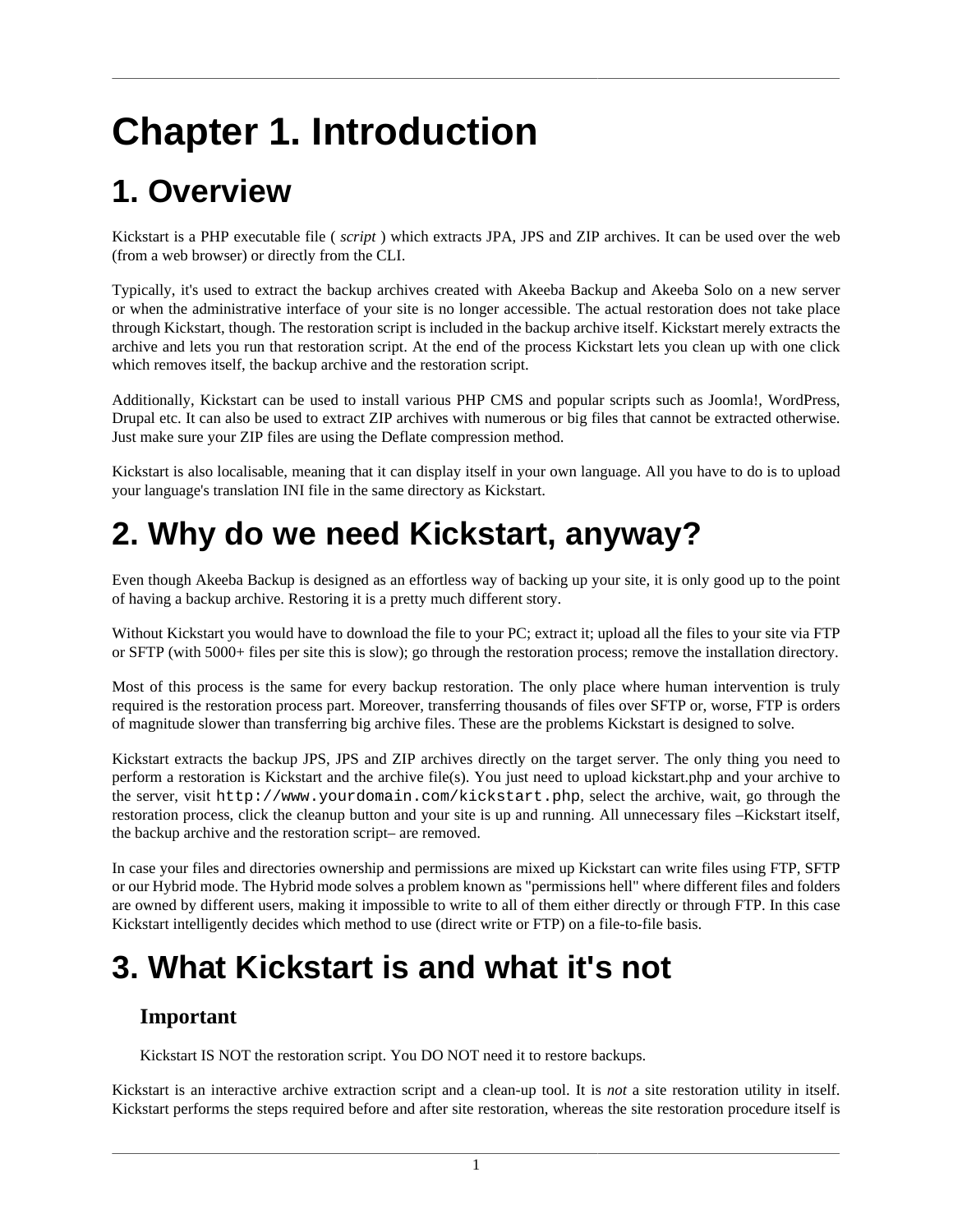carried out by the restoration script which was put inside your backup archive at backup time. To make it crystal clear, here is the flow of a Kickstart-powered site restoration procedure:

- Uploading files. This is done manually. You upload Kickstart and the backup archive (ZIP or JPA format) to the target site's root.
- **Archive extraction** . This is done by Kickstart. The backup archive is extracted. At this point your site is not yet ready to work.
- Restoration process. This is done by the restoration script which was put in the archive at backup time and is now extracted on your server. You are asked some questions, the database data is restored and the new site configuration file is written on the disk. At this point, your site is pretty much ready to workin most cases. The exception is in case you need to manually reconfigure your .htaccess file and/or any software installed on your site (e.g. Joomla! components, WordPress plugins, Drupal modules and so on) which stores absolute paths or URLs in their own configuration.
- **Cleanup of unnecessary files**. This is done by Kickstart. The backup archive, the installation directory and Kickstart itself are no longer needed and therefore deleted.

As you can see, Kickstart is a very generic tool, not strictly limited to restoring Akeeba Backup / Akeeba Solo backup archives. In fact it can be used to install popular CMS such as Joomla! and WordPress. It even lets you download their installation ZIP archives directly from Kickstart itself!

### **Tip**

The correct way to see Kickstart is as a generic, interactive, web-based archive extraction script which can also clean up after itself.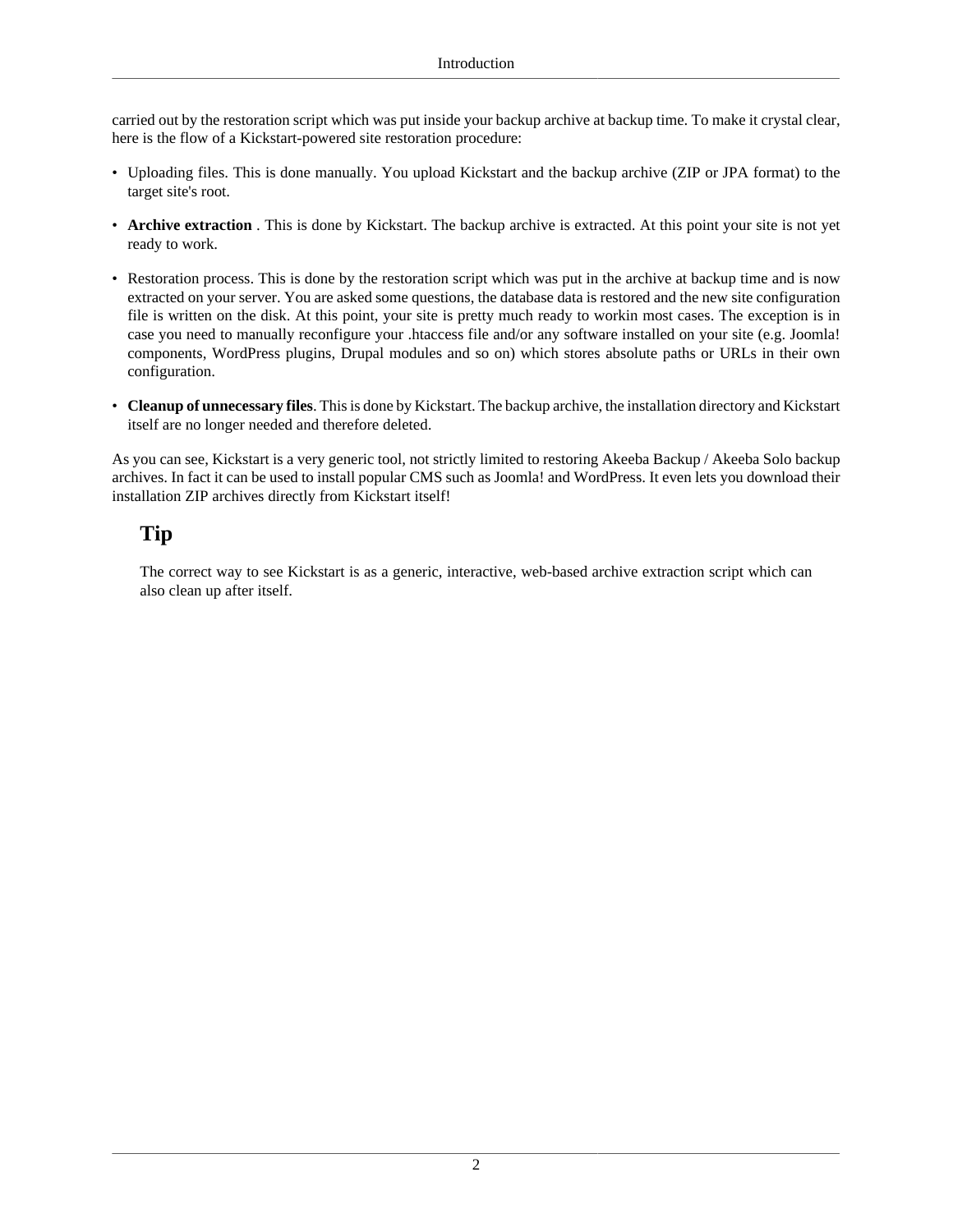# <span id="page-5-0"></span>**Chapter 2. Before using Kickstart**

## <span id="page-5-1"></span>**1. Getting Kickstart**

Kickstart can be downloaded from our site, <https://www.akeeba.com/download>. The ZIP package you download is named kickstart-VERSION-core.zip or kickstart-VERSION-pro.zip, where VERSION is the version number and core/pro define the kind of package (Core or Professional) you have downloaded. Each package contains kickstart.php itself, as well as all the available translation files. You have to extract this archive and upload kickstart.php and any translation INI files you may need to your site.

### **Warning**

Kickstart IS NOT a Joomla! extension, WordPress plugin or Drupal module. You cannot "install" it on any of these CMS through their software installation tools. The entire point of Kickstart is being able to restore your site without having to install or access a full CMS installation.

## <span id="page-5-2"></span>**2. Requirements**

The server configuration requirements are:

- PHP 5.6.0 or later. We recommend using PHP 7.4.
- PHP zlib module installed and enabled. This should be enabled by default.
- Correct directory and file ownerships and permissions, or FTP connection parameters must be entered.

The last requirement must be further explained. PHP with Safe Mode enabled will refuse to create folders inside another folder which is not owned by the same user as the one the web server (Apache) runs under, even if the folder is otherwise writable. Kickstart will fail in this case. Alternatively, if you supply the FTP connection information, Kickstart will try to use FTP to connect to your site and write the extracted files.

### **Important**

If you use the FTP mode, Kickstart will require the specified temporary directory to be directly writable by PHP (usually, 0777 permissions help) or it will attempt to create a temporary directory of its own. If this procedure fails, Kickstart will notify you that the temporary directory is not writable.

Moreover, if you already have a site installed on the target server you have to ensure that all folders and files are writable. If not, Kickstart will fail and leave your site in a possibly broken state.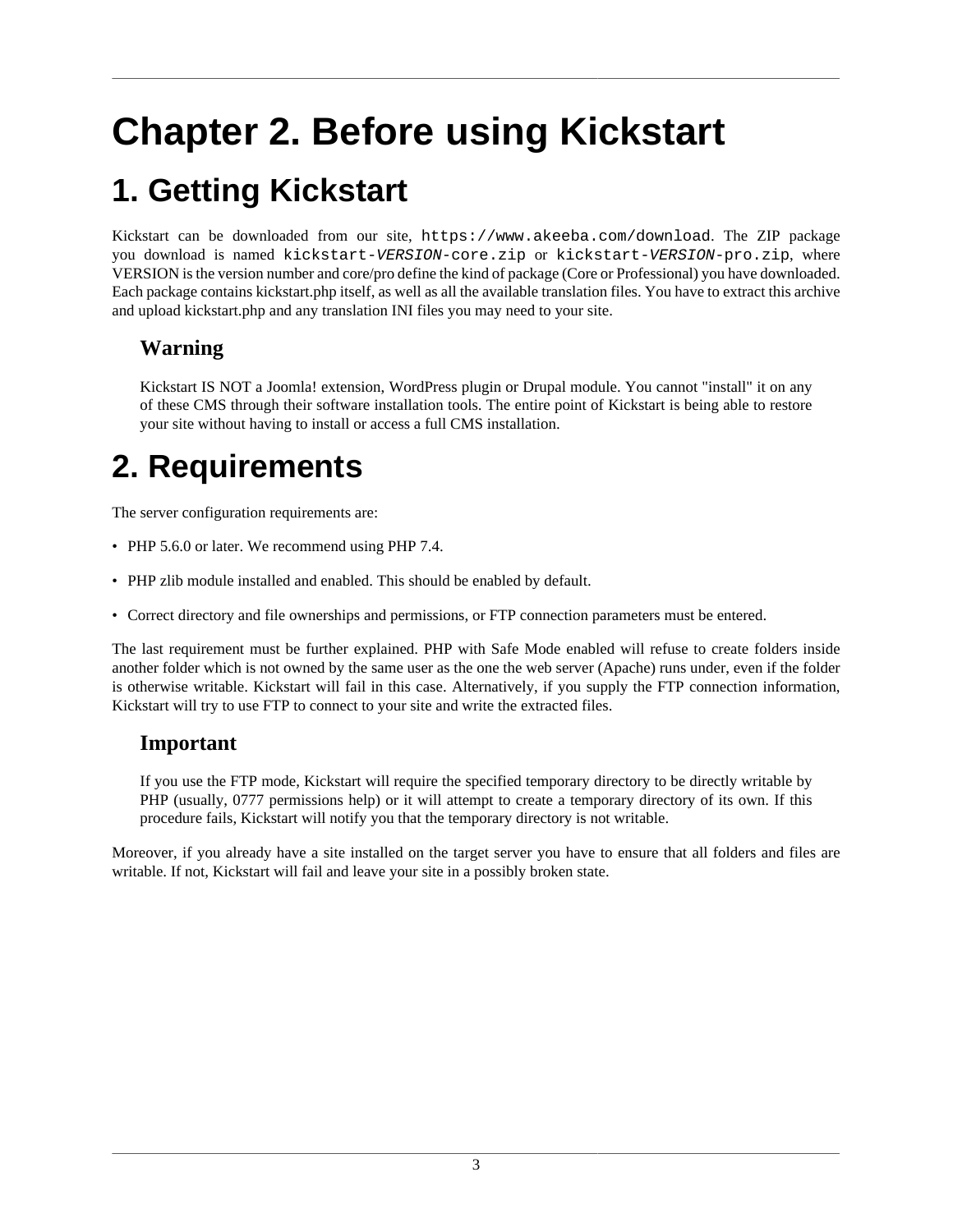# <span id="page-6-0"></span>**Chapter 3. Using Kickstart**

## <span id="page-6-1"></span>**1. Preparing for the extraction**

The first step is to download the latest release of Kickstart. It can be always retrieved by visiting [https://](https://www.akeeba.com/download.html) [www.akeeba.com/download.html.](https://www.akeeba.com/download.html) It comes as a ZIP package. *Do not* try to install it in Joomla!, WordPress, Drupal etc. Instead you'll have to unzip it first. The extracted files are kickstart.php and a lot of .ini, .js and .pem files.

The kickstart.php file is required for Kickstart's operation and is self-contained, i.e. it doesn't need any other files (or Joomla!, or WordPress, or anything else) to be installed on your server.

The INI files are translation files. You only need them if you want Kickstart's interface to be translated in your language. You can safely delete any INI files which represent languages you do not speak.

### **Tip**

Kickstart chooses the language to display based on your browser's language settings, based on the ordering you've set up in your browser, choosing the first language on that list that is available as a translation INI file. Please consult your browser's documentation for information on how to change the language list and preferred language order.

The JS files are not required, unless you don't have an Internet connection (e.g. restoring to a local server without an Internet connection) or have trouble accessing the sites where copies of these files are stored in (e.g. behind a corporate or state firewall).

The cacert.pem file is required on some servers if importing from an HTTPS URL or connecting to Amazon S3. If unsure, upload all files (see below).

The second step is uploading those files to your server. Upload kickstart.php and any files you may need to the server path you want the restored site to be installed. If you want the site to be extracted to your domain's root (something like http://www.example.com) you'll have to locate your web root. On most servers it appears as a directory named public\_html, httpdocs, htdocs, www or something similar when you connect to your account by FTP. If unsure, ask your host. They know which directory it is without having to guess.

### **Important**

If you are using Kickstart Professional you MUST rename kickstart.php to something that does not include the word "kickstart", e.g. wfklgjhwelkurgh.php. Kickstart will refuse to operate otherwise. This is a security precaution which cannot be circumvented.

The third step is getting your archive file to the server. This can be currently performed only by having you manually upload the archive by FTP to the same directory as the one kickstart.php is in.

Two words of caution:

- 1. Always, no matter what, use the Binary transfer mode to upload your backup archives by FTP. If you are using FileZilla you can do so by clicking on the Transfer menu, then the Transfer Type submenu and making sure that Binary is selected. If you do not do that, most FTP software will fall back to ASCII file transfers which will corrupt the backup archive and cause extraction issues.
- 2. If you had created a multi-part archive you have to transfer all files. In the case of a JPA file they have the same name and extensions of .jpa, .j01, .j02 etc. In the case of a ZIP file they have the same name and extensions of .zip, .z01, .z02 etc. If any of the parts is missing, an extraction error will occur.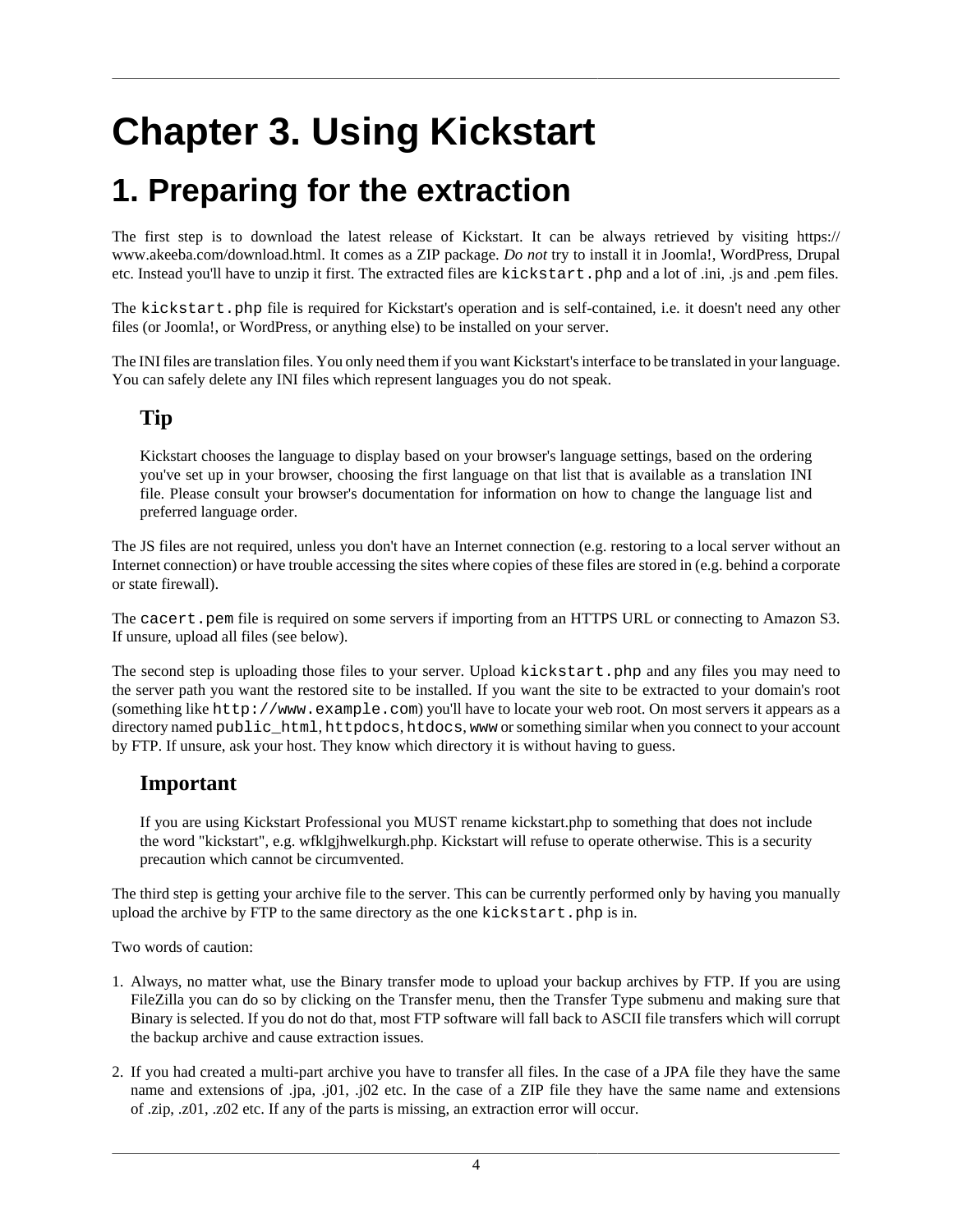Do note that the installer is included in the beginning of the archive. Even in the event of a partial restoration you will most likely be able to start the restoration procedure but your site *will not work properly* as many crucial files will be missing!

When you are done, you can launch Kickstart by visiting its URL. It usually has the form of http:// www.example.com/kickstart.php.

## <span id="page-7-0"></span>**2. Kickstart's interface**

### <span id="page-7-1"></span>**2.1. Initial dialogue**

**The initial dialogue**

### Things you should know about Akeeba Kickstart 1. Kickstart is not an installer. It is an archive extraction tool. The actual installer was put inside the archive file at backup time. 2. Kickstart is bound by your server's configuration. As such, it may not work at all. 3. You should download and upload your archive files using FTP in Binary transfer mode. Any other method could lead to a corrupt backup archive and restoration failure. 4. Post-restoration site load errors are usually caused by .htaccess or php.ini directives. You should understand that blank pages, 404 and 500 errors can usually be worked around by editing the aforementioned files. It is not our job to mess with your configuration files, because this could be dangerous for your site. 5. Kickstart overwrites files without a warning. If you are not sure that you are OK with that do not continue. 6. Trying to restore to the temporary URL of a cPanel host (e.g. http://1.2.3.4/~username) will lead to restoration failure and your site will appear to be not working. This is normal and it's just how your server and CMS software work. 7. You are supposed to read the documentation before using this software. Most issues can be avoided, or easily worked around, by understanding how this software works. 8. This text does not imply that there is a problem detected. It is standard text displayed every time you launch Kickstart. Click here or press ESC to close this message

Once you launch Kickstart, you'll first get a standard notice regarding the top things that you should be aware about:

- 1. Kickstart is not an installer. It is an archive extraction tool. The actual installer was put inside the archive file at backup time.
- 2. Kickstart is bound by your server's configuration. As such, it may not work at all.
- 3. You should download and upload your archive files using FTP in Binary transfer mode. Any other method could lead to a corrupt backup archive and restoration failure.
- 4. Post-restoration site load errors are usually caused by .htaccess or php.ini directives. You should understand that blank pages, 404 and 500 errors can usually be worked around by editing the aforementioned files. It is not our job to mess with your configuration files, because this could be dangerous for your site.
- 5. Kickstart overwrites files without a warning. If you are not sure that you are OK with that do not continue.
- 6. Trying to restore to the temporary URL of a cPanel host (e.g. http://1.2.3.4/~username) will lead to restoration failure and your site will appear to be not working. This is normal and it's just how your server and CMS software work.
- 7. You are supposed to read the documentation before using this software. Most issues can be avoided, or easily worked around, by understanding how this software works.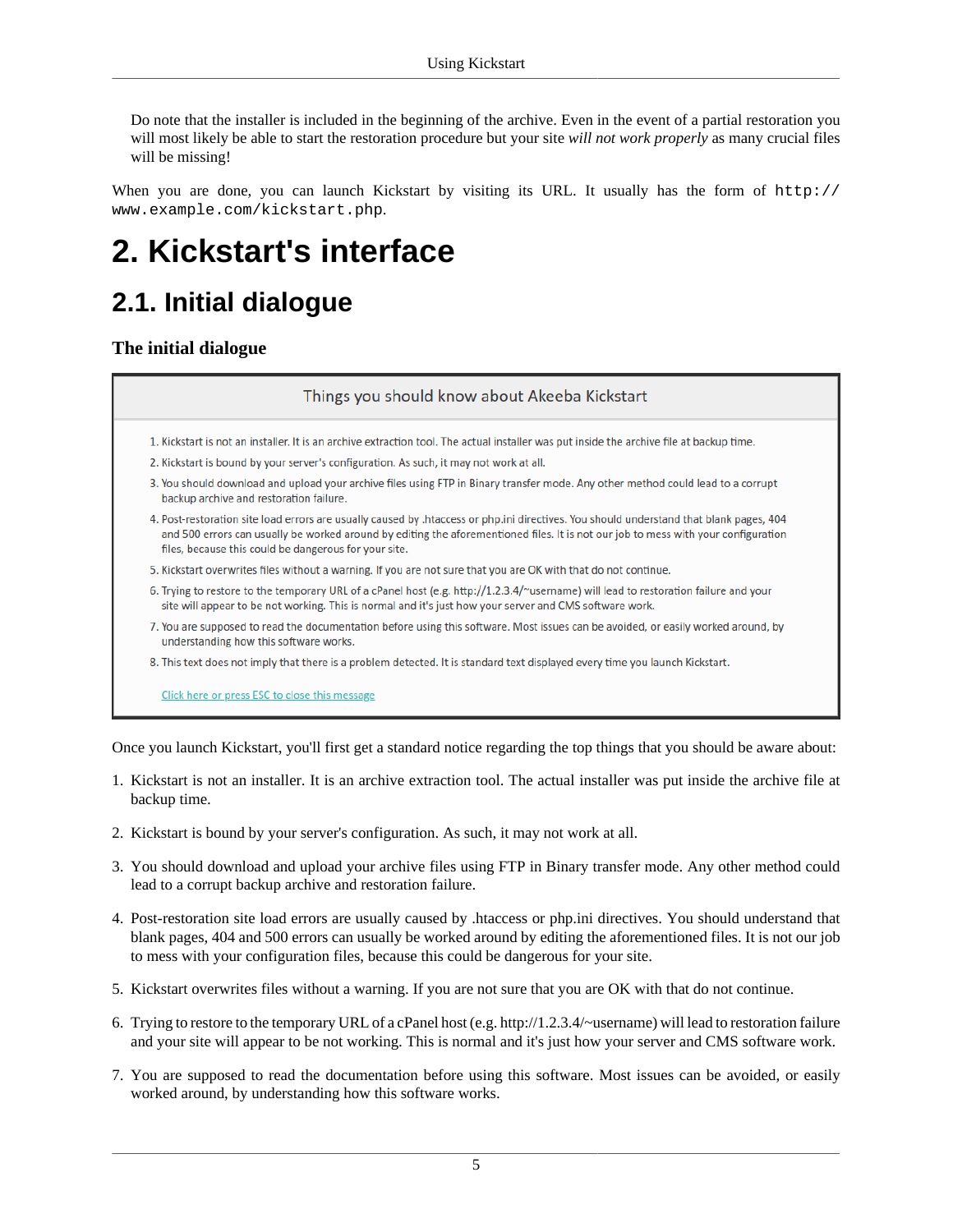8. This text does not imply that there is a problem detected. It is standard text displayed every time you launch Kickstart.

Once you have read all of the above and you feel comfortable with this information, please press the ESC key to close this dialog box.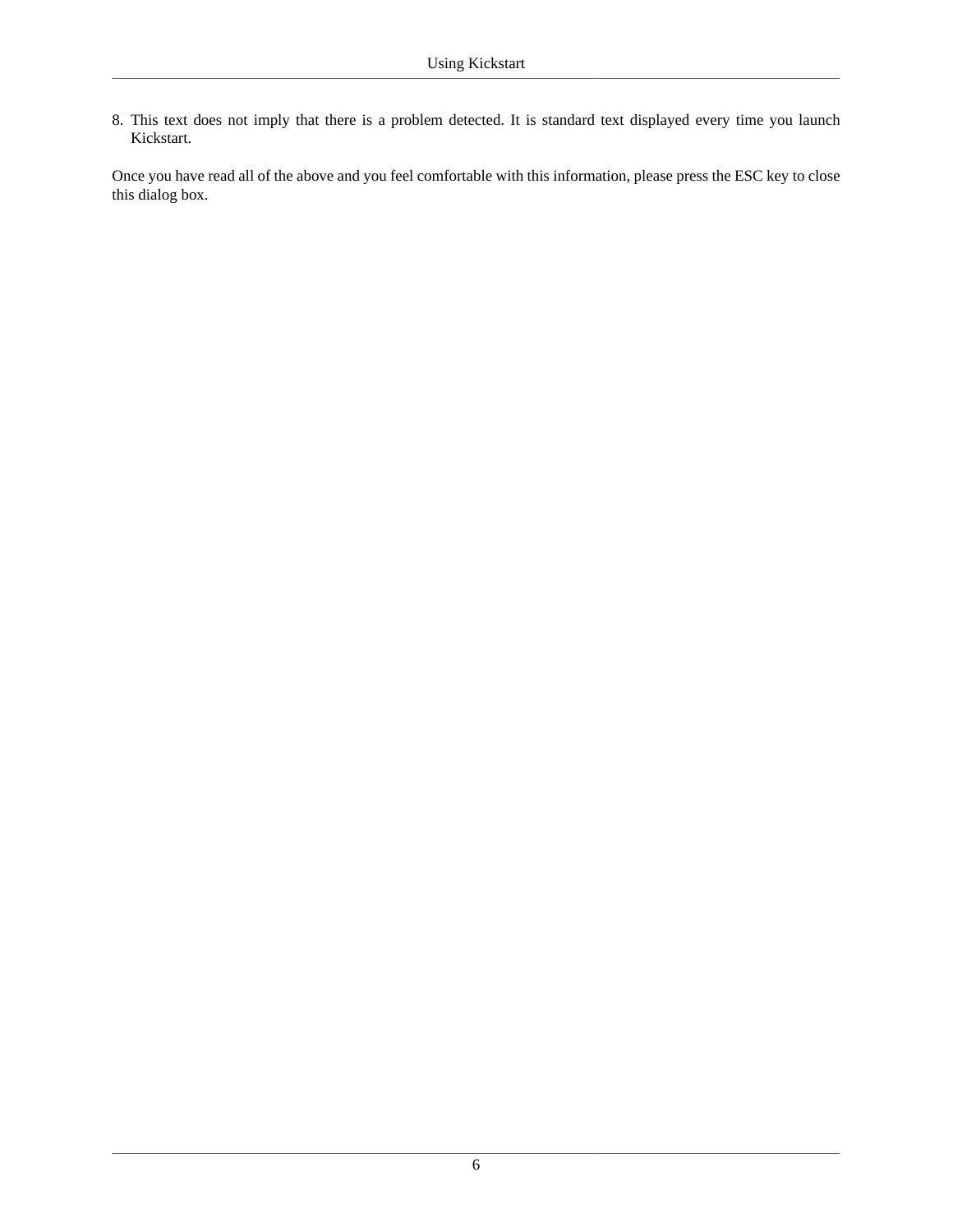<span id="page-9-0"></span>

| Archive file:<br>Archive Password (for JPS files) | site-localhost-20210323-155650utc-auSbJ8JwssBOmTze.jp v                                                                                                                                                                                                                                                                                                                                                                                                                             |                  |
|---------------------------------------------------|-------------------------------------------------------------------------------------------------------------------------------------------------------------------------------------------------------------------------------------------------------------------------------------------------------------------------------------------------------------------------------------------------------------------------------------------------------------------------------------|------------------|
|                                                   | <b>Start</b>                                                                                                                                                                                                                                                                                                                                                                                                                                                                        |                  |
| Select an extraction method<br>$\overline{2}$     |                                                                                                                                                                                                                                                                                                                                                                                                                                                                                     |                  |
| Write to files:                                   | <b>Directly</b><br>$\checkmark$                                                                                                                                                                                                                                                                                                                                                                                                                                                     |                  |
| Ignore most errors                                |                                                                                                                                                                                                                                                                                                                                                                                                                                                                                     |                  |
| Fine tune<br>3                                    |                                                                                                                                                                                                                                                                                                                                                                                                                                                                                     |                  |
| Minimum execution time:                           | $\mathbf{1}$                                                                                                                                                                                                                                                                                                                                                                                                                                                                        | seconds per step |
| Maximum execution time:                           | 5<br>Increase the minimum to 3 if you get AJAX errors. Increase the maximum to 10 for faster extraction,<br>decrease back to 5 if you get AJAX errors. Try minimum 5, maximum 1 (not a typo!) if you keep getting<br>AJAX errors.                                                                                                                                                                                                                                                   | seconds per step |
| <b>Stealth mode</b>                               | u                                                                                                                                                                                                                                                                                                                                                                                                                                                                                   |                  |
| HTML file to show to web visitors                 | When enabled, only visitors from your IP address will be able to see the site until the restoration is<br>complete. Everyone else will be redirected to and only see the URL above. Your server must see the real<br>IP of the visitor (this is controlled by your host, not you or us).                                                                                                                                                                                            |                  |
| Delete everything before extraction               | 0<br>Tries to delete all existing files and folders under the directory where Kickstart is stored before<br>extracting the backup archive. It DOES NOT take into account which files and folders exist in the backup<br>archive. Files and folders deleted by this feature CAN NOT be recovered. WARNING! THIS MAY DELETE<br>FILES AND FOLDERS WHICH DO NOT BELONG TO YOUR SITE. USE WITH EXTREME CAUTION. BY<br>ENABLING THIS FEATURE YOU ASSUME ALL RESPONSIBILITY AND LIABILITY. |                  |
| Rename server configuration files                 | ☑<br>Renames .htaccess, web.config, php.ini and .user.ini contained in the archive while extracting. Files are<br>renamed with a .bak extension. The file names are restored when you click on Clean Up.                                                                                                                                                                                                                                                                            |                  |
| Restore file permissions                          | □<br>Applies the file permissions (but NOT file ownership) which was stored at backup time. Only works with<br>JPA and JPS archives. Does not work on Windows (PHP does not offer such a feature).                                                                                                                                                                                                                                                                                  |                  |
| Files to extract                                  | Enter a file path such as images/cat.png or shell pattern such as images/*.png on each line. Only<br>files matching this list will be written to disk. Leave empty to extract everything (default).                                                                                                                                                                                                                                                                                 |                  |
| <b>Extract files</b><br>$\overline{a}$            |                                                                                                                                                                                                                                                                                                                                                                                                                                                                                     |                  |
|                                                   | <b>Start</b>                                                                                                                                                                                                                                                                                                                                                                                                                                                                        |                  |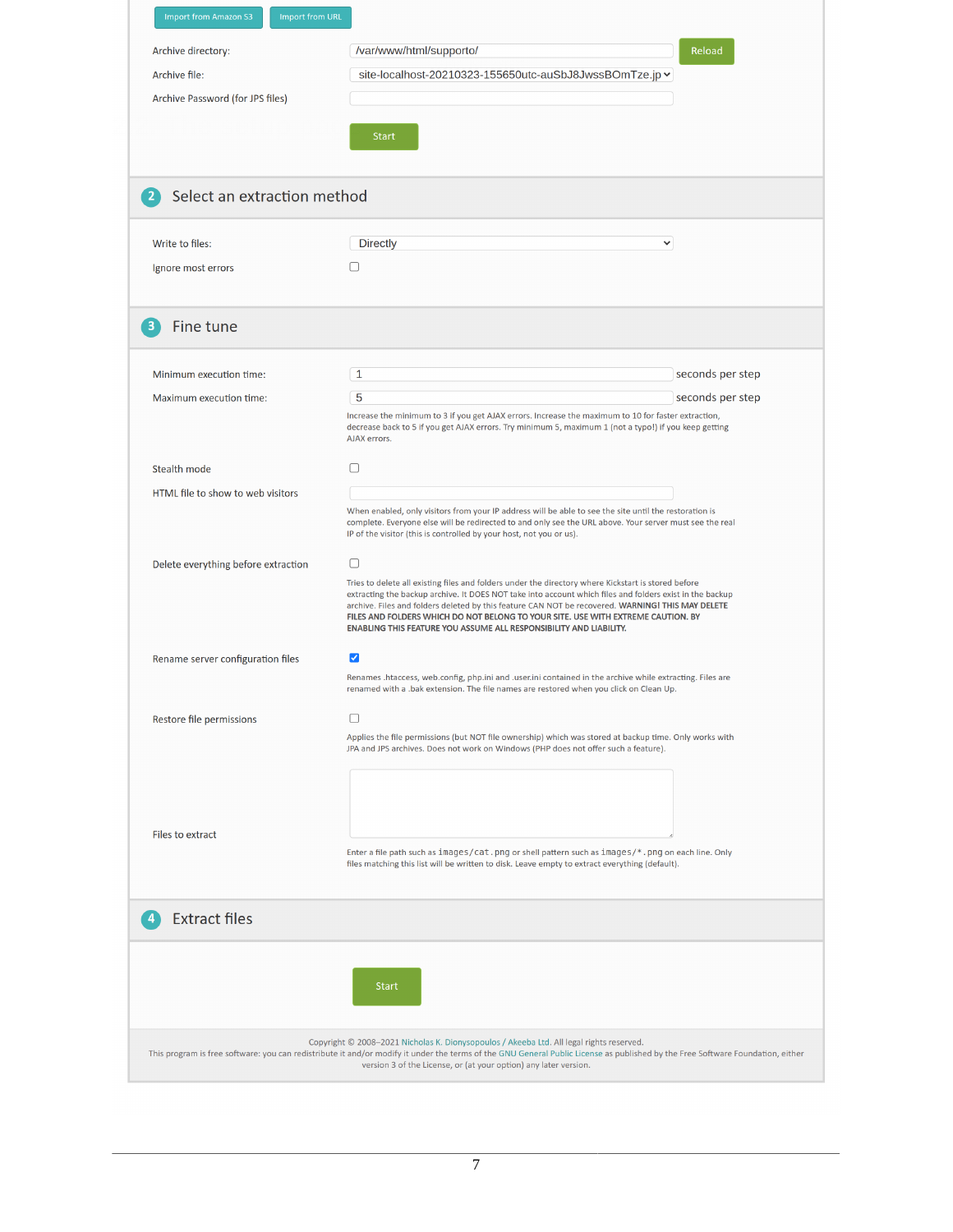The setup page contains of four steps.

The first step is selecting a backup archive. Kickstart automatically scans the directory it's in for JPA and ZIP archives, populating the drop-down list with these results. If there are multiple archives present, please click on the drop down list and select the one you would like to use. Extracting JPS (encrypted) backup archives requires either the mcrypt or OpenSSL PHP extension to be installed and activated on your server. Please keep in mind that even if your site is using HTTPS this doesn't mean that you have the OpenSSL *PHP extension* installed. You usually have to ask your host to enable it for you.

If you want to import a backup archive stored in external storage such as Amazon S3, Dropbox etc please consult [Importing archives from Amazon S3, Dropbox etc.](#page-19-1)

The second step is the selection of the extraction method. There are two supported methods:

- Directly With this method, Kickstart will try to write directly to files. This is the ideal method if your server is using suPHP or if you have no Joomla! site installed yet. Since Kickstart runs in PHP, which in turn might run with your web server's privileges, you have to ensure that there are adequate permissions to write to the directory Kickstart is in and any existing files and directories with the same name as files and directories in the archive. If you are not sure, first try to remove everything except kickstart. php and the backup archive from your server. If you still get errors regarding the inability to write to files, you'll have to use the FTP mode.
- Use FTP In this mode, Kickstart tries to extract the files in a temporary directory, then use FTP to "upload" them to their final location. The ability to run Kickstart in this mode depends on your server setup. For example, some servers have a very strange firewall setup which doesn't allow Kickstart to connect to your site's FTP. Also note that Kickstart support FTP and FTPS (FTP over implicit SSL). It does not support the SFTP protocol, widely known as Secure FTP or FTP over SSH, as it is an entirely different protocol with very poor PHP support on commercial hosts.

The only implication in using the FTP mode is that you need a writable temporary directory. More on that later.

When you choose this option, a list of several options will expand underneath it. You have to fill them in for Kickstart to be able to work.

### **Important**

Kickstart 3.1 or later, when extracting any ZIP archive or JPA archives created by Akeeba Backup 3.1 (or later), will also try to restore the last file modification time to match that of the source server. If you activate the FTP mode this will not be possible, as FTP does not support "touching" (changing the modification date and time) of files.

Hybrid This mode combines the previous two in an intelligent manner. When selected, Kickstart will first attempt to write to the files directly. If this is not possible, i.e. due to permissions or ownership of the file or folder being extracted, it will automatically make use of the FTP mode to overcome the permissions / ownership problem. It effectively works around a situation commonly called "permissions hell", where different files and folders are owned by different users, making it extremely difficult to overwrite them. This is a situation which happens very commonly on shared hosting. Therefore **we strongly advise clients on shared hosting environments to use the Hybrid option**.

> The same notes regarding a temporary directory etc as the "Use FTP" mode apply for the Hybrid mode as well.

Moreover, there is also the Ignore most errors checkbox. When it's checked, Kickstart will not throw an error when a file is not writable. This is useful when you are restoring a backup taken on a Linux server to a Windows server. In that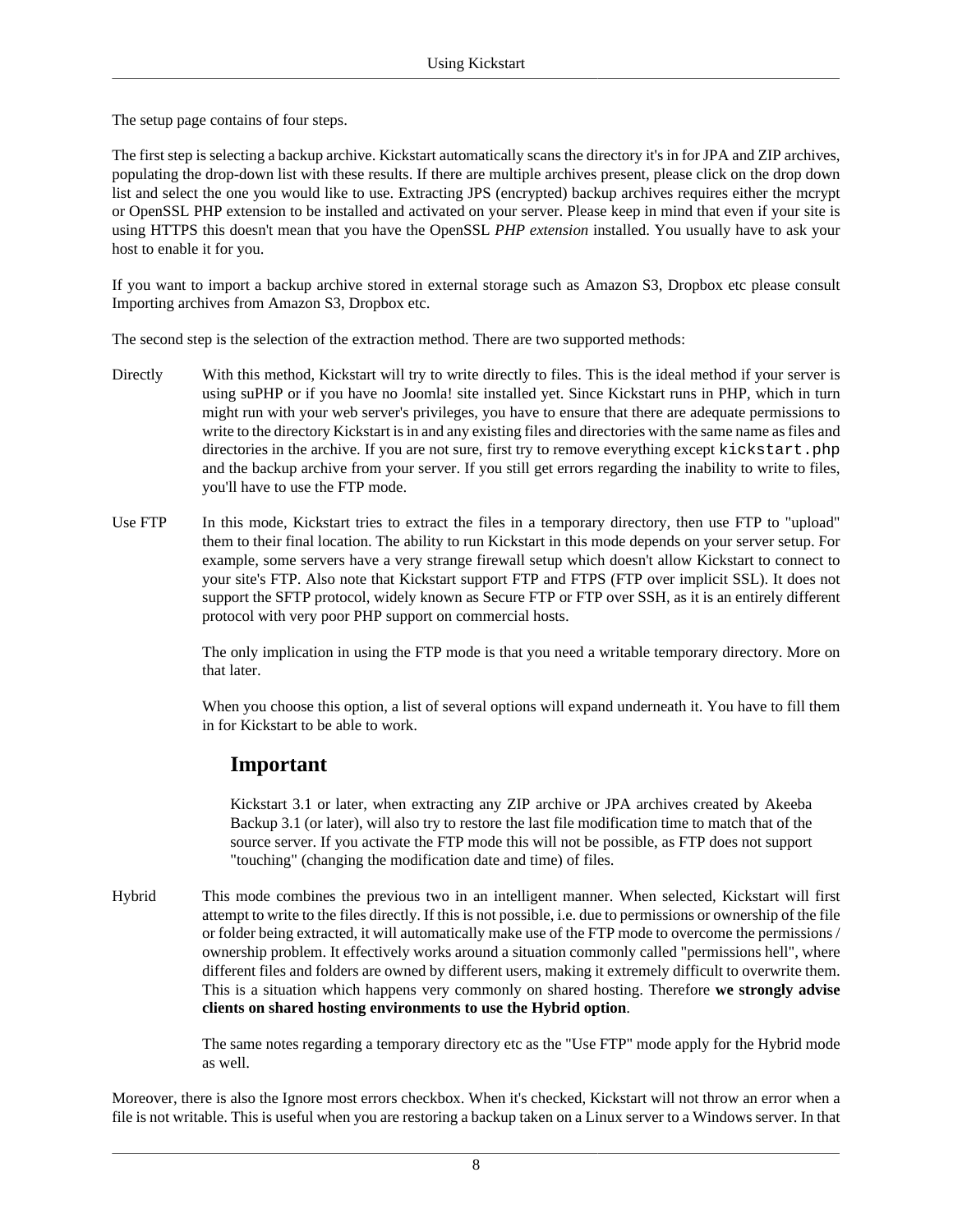case, some filenames may contain characters which are valid in Linux (e.g. colons) but not on Windows. Checking that option will tell Kickstart to ignore file creation errors.

### **Warning**

When that option is enabled, Kickstart will not warn you even if a file could not be overwritten because, for example, its permissions made it unwritable. Use with extreme caution and always check that all of your files have been extracted properly.

#### **The FTP Options**

| Write to files:         | Use FTP for all files                                         | $\checkmark$          |
|-------------------------|---------------------------------------------------------------|-----------------------|
| Ignore most errors      | L.                                                            |                       |
| (S)FTP host name:       | localhost                                                     |                       |
| (S)FTP port:            | 21                                                            |                       |
| Use FTP over SSL (FTPS) | ΙI                                                            |                       |
| Use FTP Passive Mode    | $\blacktriangledown$                                          |                       |
| (S)FTP user name:       |                                                               |                       |
| (S)FTP password:        |                                                               |                       |
| (S)FTP directory:       |                                                               |                       |
| Temporary directory:    | /var/www/html/supporto/                                       | <b>Check</b><br>Reset |
|                         | <b>Test FTP connection</b><br>Can't get it to work? Click me! |                       |

The FTP options which get to be displayed, should you choose the FTP mode, are:

- FTP Host Name If you are using the FTP mode, this defines the address of the FTP server used for uploading the files. Do note that you must enter only the domain or IP address, without the protocol. This means that ftp.example.com is correct usage, while ftp://ftp.example.com is *incorrect*.
- FTP Port The TCP/IP port of the FTP server to use. Normally you want to use port 21 (default plain FTP port). Only use something different if your host tells you so, or if you are using FTPS (FTP over SSL).

### **Warning**

If your host tells you to use port 22, their connection mode is not compatible with Kickstart. Port 22 is used by the SFTP protocol, which is entirely different that the supported FTP and FTPS protocols. In this case you have to ask your host for plain FTP access to your site.

Use FTP over SSL (FTPS) Check the box if you want to use the FTPS (FTP over SSL) protocol. The default is unchecked which means that Kickstart will use an unencrypted connection. Do note that Kickstart *does not support* SFTP, as it is an entirely different protocol than FTPS. The names look alike, but the protocols have nothing to do with each other.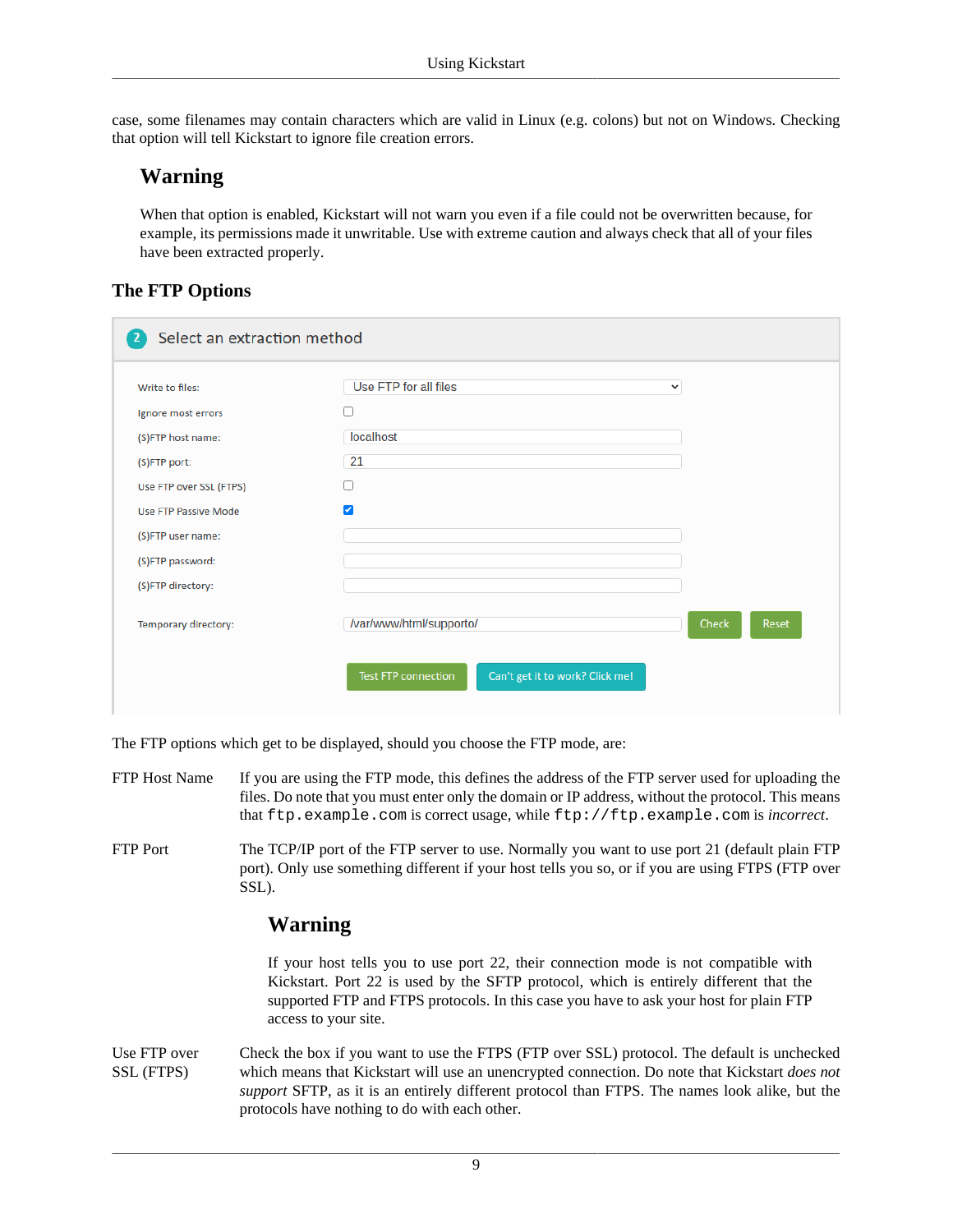- Use FTP Passive Mode Check the box to use the FTP Passive mode (default), or uncheck it to use the FTP Active mode. Most probably you want to use the default value (checked), as it is the only way to work around the firewall of your host. A very small minority of hosts require the Active mode, but they will tell you so in their FTP connection instructions.
- FTP User Name The FTP username.
- FTP Password The FTP password.
- FTP Directory The *absolute FTP path* to your restored site's root. **THIS IS NOT THE SAME AS THE FILE SYSTEM PATH TO YOUR SITE'S ROOT!!!** The easiest way to figure this out is to use FileZilla. Connect to your target FTP server with FileZilla. Navigate to the web server's root (usually it's a subdirectory named httpdocs, htdocs, public\_html, http\_docs or www). Above the right-hand folder pane you will see a text box with a path. Copy this path and paste it to this setting.
- Temporary **Directory** As PHP can't directly upload files while they are being extracted, Kickstart is extracting them to a temporary directory using direct file writes first, then uploads them to their final destination using FTP. Normally, Kickstart will try using the directory it's stored in to extract the temporary files. Many web hosts configure their servers in such a way that this is not possible. Using this option you can customise the location of the temporary directory to somewhere with adequate permissions. You can use either an absolute or a relative (to Kickstart's directory) path for this setting.

If unsure, you can follow an easy workaround. Create a directory named kicktemp in your site's root using FTP and give it 0777 permissions (or world-write privileges, e.g. full control to the Everybody pseudo-user, if you are using a Windows server). Then type in kicktemp as this option.

**Tip**

If you leave this field empty Kickstart will try creating the kicktemp directory automatically. On most servers this works just fine.

The third step is the Fine-Tuning of the extraction engine. In older versions these advanced options were hidden. Please click the Show advanced options (for experts) button to display the options. In newer versions (after 5.5.0) these options are displayed by default.

The first two options require you to understand how Kickstart works. Kickstart will start extracting files until the Maximum execution time threshold is reached. In fact, Kickstart allows for a 20% uncertainty of the accuracy of the elapsed time measurements, so the real duration may be somewhat less than that. If there are more files to extract, it will continue extraction in the next step. This approach allows it to work around the PHP time limit imposed by all hosts. However, if a step takes too little time, it is possible that your host mistakenly identifies this behaviour as a Denial of Service attack. As a result, Kickstart will force each step to last at least as much as the Minimum execution time value is. These two settings are expressed in seconds and can be perceived as a combined "from-to" step duration setting.

Next, you will find the options for the Stealth Mode in the Fine Tuning pane. The Stealth Mode allows you to display a static HTML page (optionally with images and SWF animation) to all visitors to the web site except yourself while you perform the restoration and only works with Apache or any other server supports mod\_redirect functionality using .htaccess files (even some versions of IIS with third party add-ons do). This will prevent accidental disclosure of sensitive information while the restoration is in progress. This is performed by directing all traffic not coming from your IP address to the page you define in here. The first, obvious, setting is the Stealth mode check box. When you tick it, the stealth mode will be activated. The HTML file to show to web visitors option allows you to define the name of the static HTML page to show to your visitors. The file and its resources (images, CSS, Javascript files) must reside inside your to-be-restored site's root. You must only define the name of the file to use, not its URL. This means that offline.html is a valid setting, whereas http://www.example.com/offline.html is INVALID and will result in a 404 error thrown to your visitors.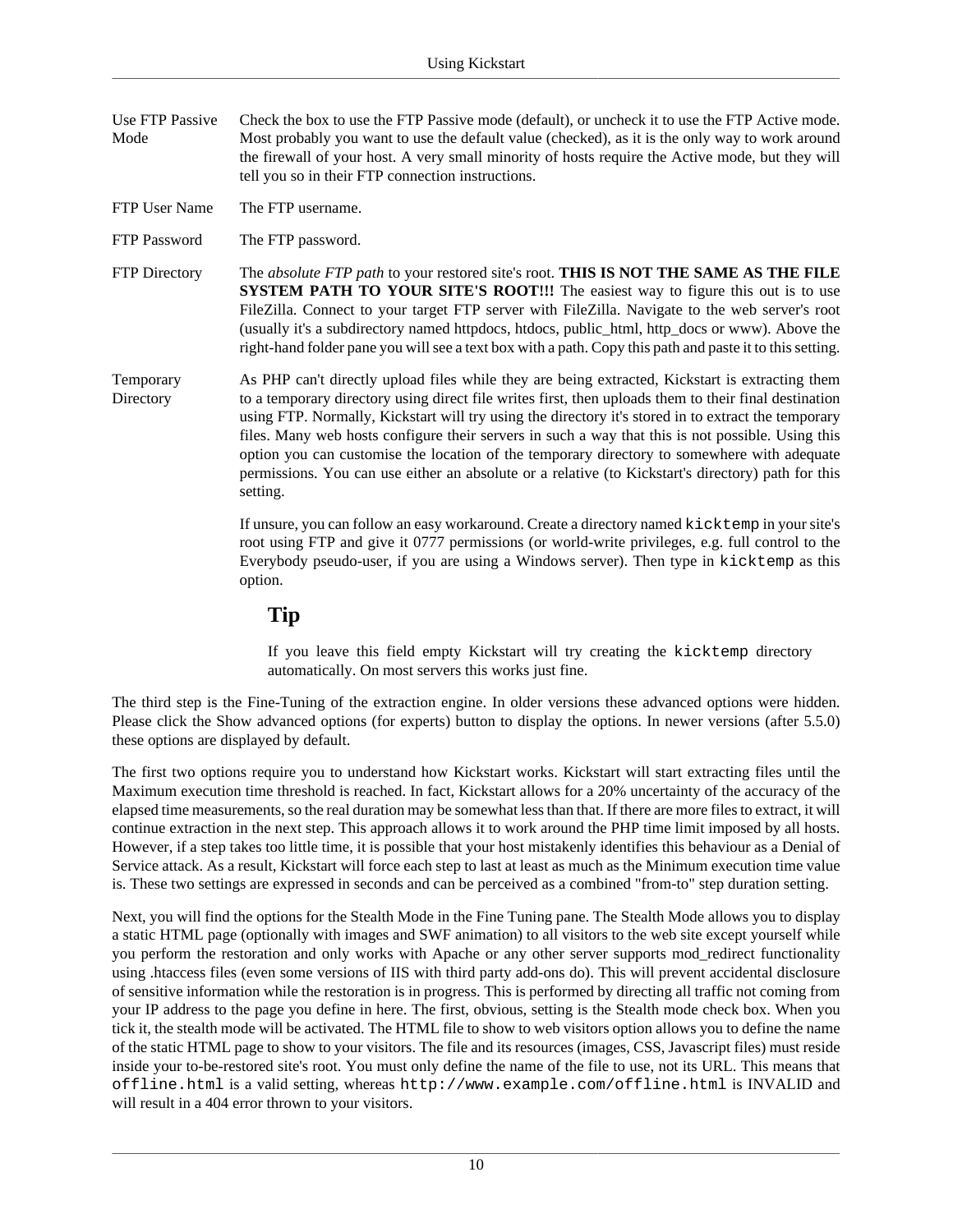### **Tip**

If you are worried about SEO, fear not. The redirection happens with a "temporary redirection" HTTP status code, which will instruct search engines to revisit your site in a later time. As a result, you are not penalized for duplicate content or otherwise negatively affect your SEO while restoring your site.

The next option, Delete everything before extraction is dangerous, meant for expert users and only available in the Professional version of Kickstart. When you select this option all files and folders under the directory where you are extracting your backup archive (i.e. the directory where Kickstart lives) will be deleted. This may include files and directories which are not present in your backup archive and which may NOT belong to your site. For example, if you have the web root folder of a different domain or subdomain, or a third party script, it would be deleted all the same. This is what makes this feature dangerous. If you don't think everything through you might inadvertently and irreversibly delete something you shouldn't. As such YOU ASSUME ALL RESPONSIBILITY AND LIABILITY if you enable this feature. For security reasons (preventing someone from visiting a leftover kickstart.php file on your site and deleting everything before you knew it) this feature is only available in the Professional version of Kickstart which only works if its file is renamed to something which does not contain the word "kickstart" in it, making it unlikely that it will be abused.

Then, we have the Rename server configuration files checkbox. By default, Kickstart will rename .htaccess to htaccess.bak, web.config to web.config.bak, php.ini to php.ini.bak and .user.ini to user.ini.bak before extracting the archive. Moreover, any files by that name in the archive will be renamed. When you click on the Clean Up button the files are renamed back to their original names. These are all files that take an immediate effect on the server and can possibly cause the restoration to fail. For example, a .htaccess file which prohibits execution of kickstart.php would cause the extraction to fail immediately. Unchecking this box will NOT rename these files back after extraction. To make it clear, let's take the .htaccess file as an example:

- If this box is checked (default) the .htaccess file which was contained in the archive IS renamed to htaccess.bak as soon as it's extracted. After the restoration is complete, the htaccess.bak files IS renamed back to .htaccess
- If this box is NOT checked the .htaccess file which was contained in the archive IS renamed to htaccess.bak as soon as it's extracted. After the restoration is complete, the htaccess.bak files IS NOT renamed back to .htaccess. Its name remains htaccess.bak and you have to manually rename the file, e.g. through FTP or your hosting control panel's file manager.

### **Warning**

Unchecking Rename server configuration files will most likely result in the restored site NOT working properly, or at all, until you manually rename and possibly edit the htaccess.bak, web.config.bak, php.ini.bak and user.ini.bak files.

Then you will find the Restore file permissions checkbox. When this is checked Kickstart will restore the permissions of the files (not folders!) to the ones they were at backup time. Please note that there are a few caveats:

- This option only makes sense for backup archives taken on a Linux or macOS server and being restored to a Linux or macOS server. Windows servers do NOT have the concept of file permissions. Trying to use this option when restoring an archive on Windows OR with an archive that belongs to a backup taken on Windows this will have unpredictable effects. Just don't do it.
- This option only works with JPA and JPS archives. ZIP archives do NOT store file permissions. Using this option with ZIP files has no effect.
- Please remember that only permissions are restored, not the file ownership. The ownership of the files depends on your server setup and the file writing method you have used. Generally, it's a REALLY BAD IDEA to restore permissions if your original site had mixed ownership of its files.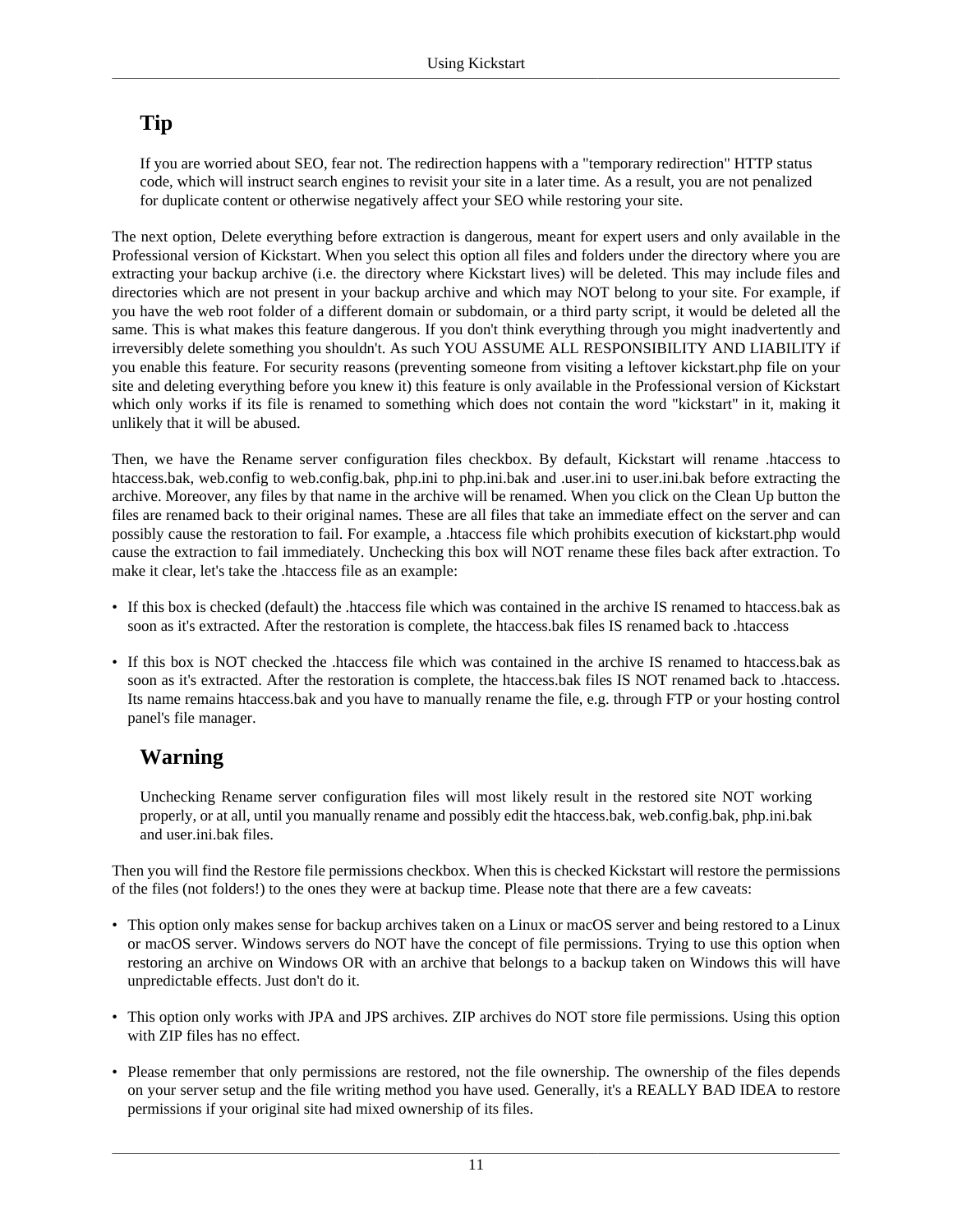• This option does not restore folder permissions. Folders are listed before files in the archive and there's no guarantee that you're "done" extracting files to a folder. Therefore changing the folder permissions could easily make the folder unwritable before we are done writing files to it, therefore causing the extraction to fail. As a result the folders always get 0755 permissions.

It is a generally BAD IDEA using this option. Restoring a backup archive will result, in most cases, in all files and folders having the same ownership and the same, safe permissions (0644 for files and 0755 for folders). Unless you truly understand what you are doing and have a very specific use case you are recommended to not use this option. If you are not positively sure about what you are doing you may end up breaking your restored site and we won't be able to help you.

Finally we have the Files to extract area. If you leave it empty (default) all of the contents of the backup archive will be extracted. Sometimes you only want to extract specific files which were unfortunately deleted or overwritten. In the olden days you'd have to extract the entire backup archive, find the files you need and upload them to your site. This option eliminates this need. Just enter one or more file paths or shell patterns, one on each line, and Kickstart will only extract these files. A few things you should know:

- All files and folders are expressed relative to the archive. For example, if you are extracting an archive to / home/myaccount/public\_html/site and the file inside the archive is images/cat.png then you must use images/cat.png in Files to Extract, NOT /home/myaccount/public\_html/site/images/ cat.png.
- Always use forward slashes to separate folder names and file names, even on Windows. For example, images/ cat.png is valid whereas images\cat.png is INVALID.
- You can use wildcards in the names. \* matches any number of characters, ? matches exactly zero or one characters.

For example images/cat.jp? matches images/cat.jpg and images/cat.jpe but NOT images/ cat. jpeg. On the other hand, images/cat. jp\* matches all three files.

Wildcards apply to folder names as well. For example, images/\*/cat.png matches both images/foo/ cat.png and images/bar/cat.png. It does not, however, match images/cat.png since it's missing a second forward slash.

- If you want to extract all files and folders under a directory suffix it with /\*. For example images/\* will match all contents of the images folder. Be careful! Do not use \*.\* as it will only match folder and file names with a dot in their name!
- For geeks and power users only: this field is parsed by [PHP's fnmatch\(\) function](http://php.net/manual/en/function.fnmatch.php) [\[http://php.net/manual/en/](http://php.net/manual/en/function.fnmatch.php) [function.fnmatch.php](http://php.net/manual/en/function.fnmatch.php)]. This means that you can use any [shell pattern](https://www.gnu.org/software/bash/manual/html_node/Pattern-Matching.html) [[https://www.gnu.org/software/bash/manual/](https://www.gnu.org/software/bash/manual/html_node/Pattern-Matching.html) html node/Pattern-Matching.html] for more complex filename pattern matching. Using shell patterns is the only way, for example, to extract the files under a directory but not its subdirectories.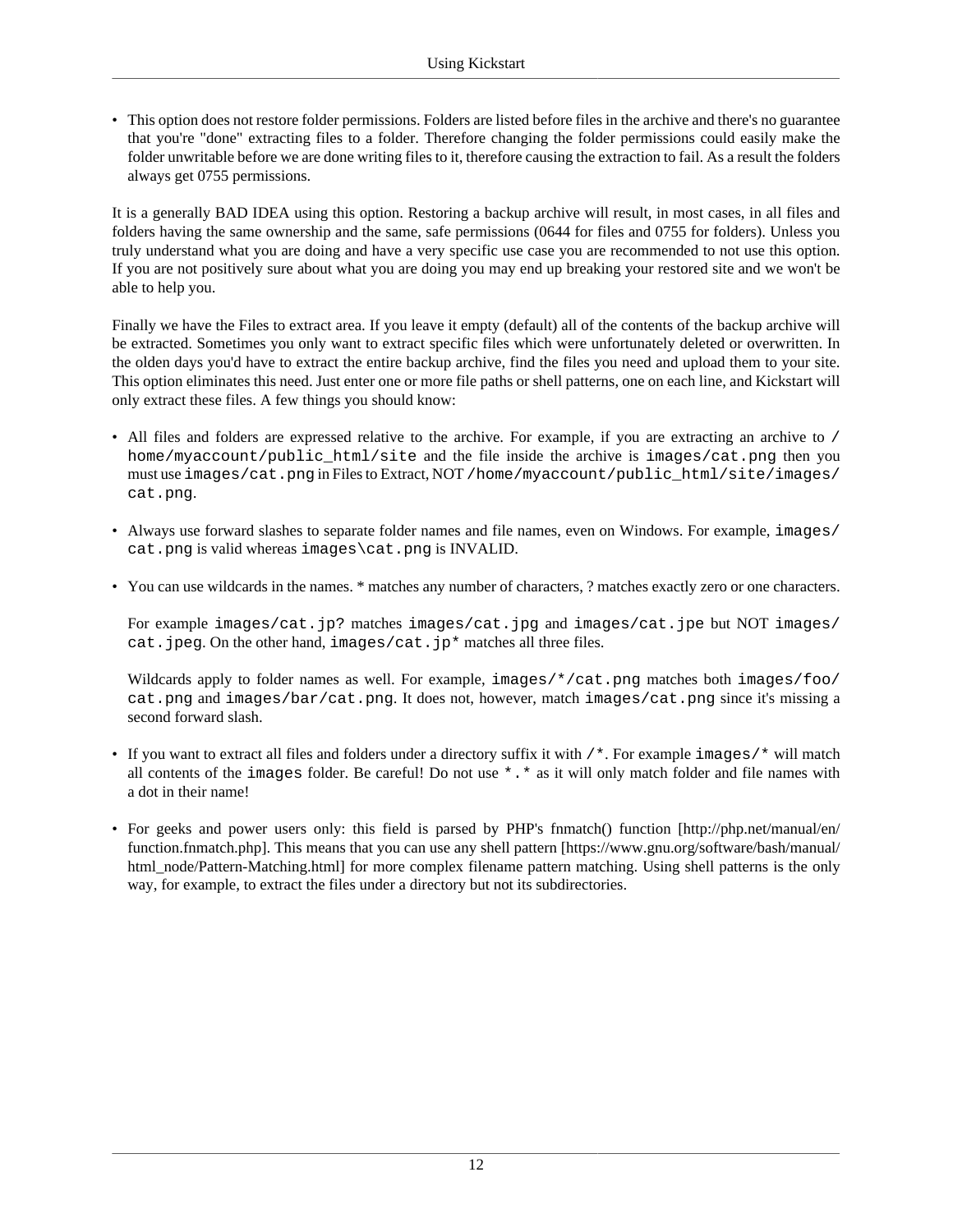### **The extraction page**

| A Akeeba Kickstart Professional 7.0.4                                                                                                                                                                                                                                                                                                          |
|------------------------------------------------------------------------------------------------------------------------------------------------------------------------------------------------------------------------------------------------------------------------------------------------------------------------------------------------|
| <b>Extracting</b>                                                                                                                                                                                                                                                                                                                              |
| Do not close this window while the extraction is in progress                                                                                                                                                                                                                                                                                   |
| /var/www/html/supporto/media/contacts/images/con_info.png                                                                                                                                                                                                                                                                                      |
| Copyright © 2008-2021 Nicholas K. Dionysopoulos / Akeeba Ltd. All legal rights reserved.<br>This program is free software: you can redistribute it and/or modify it under the terms of the GNU General Public License as published by the Free Software Foundation, either version 3 of the<br>License, or (at your option) any later version. |

For the fourth step just click on the big, green Start button and wait while Kickstart extracts your archive.

#### **The restoration and clean up page, right after the extraction**



When the extraction is complete, you will be presented with an option to launch the installer. Clicking on the large green button will launch the installation/index.php relative URL to a new window. If you were extracting a backup archive taken with Akeeba Backup, this will execute the restoration script which was included in your backup archive and just got extracted. You will not be running Kickstart at that point, so you have to refer to the Akeeba Backup documentation for more information on how the restoration script works. **Please do not close Kickstart's window**. You will need it later.

After you have completed your site's restoration and you close the installation script's window, you will get back to Kickstart. The interface has changed slightly in the meantime: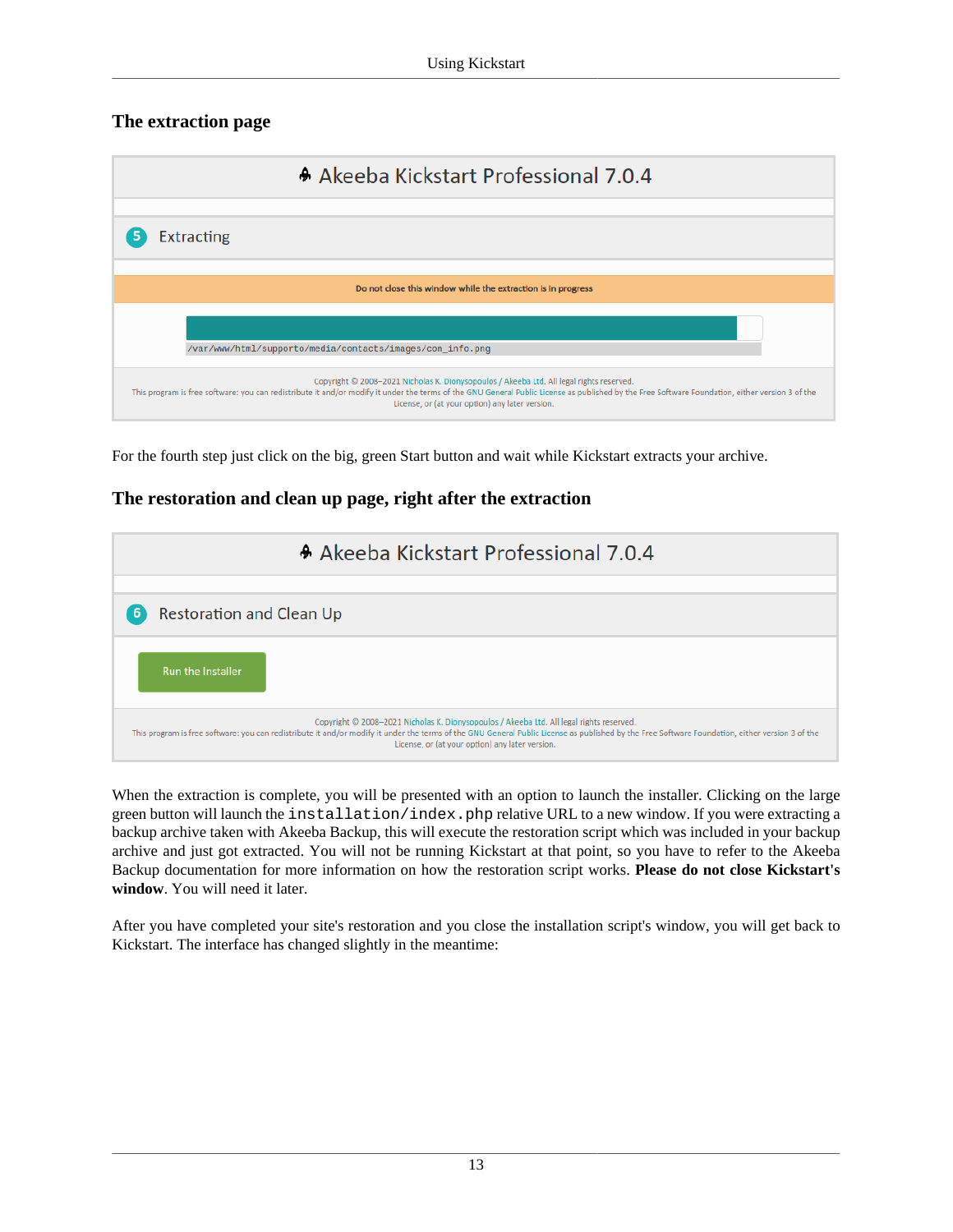### **The restoration and clean up page, right after the restoration**

| A Akeeba Kickstart Professional 7.0.4                                                                                                                                                                                                                                                                                                          |
|------------------------------------------------------------------------------------------------------------------------------------------------------------------------------------------------------------------------------------------------------------------------------------------------------------------------------------------------|
|                                                                                                                                                                                                                                                                                                                                                |
| <b>Restoration and Clean Up</b><br>6                                                                                                                                                                                                                                                                                                           |
| Clean Up                                                                                                                                                                                                                                                                                                                                       |
| Copyright © 2008-2021 Nicholas K. Dionysopoulos / Akeeba Ltd. All legal rights reserved.<br>This program is free software: you can redistribute it and/or modify it under the terms of the GNU General Public License as published by the Free Software Foundation, either version 3 of the<br>License, or (at your option) any later version. |

Just click on the Clean Up button. The following actions will be performed:

- The installation directory is removed as it is no longer required.
- Renamed files are renamed back. See Rename server configuration files in the configuration documentation above.
- The backup archive (and all its parts, if it is a multi-part archive) is removed.
- Kickstart itself and all of its translation INI files, if present, are removed.

#### **The final page**



At this point you can simply close Kickstart's window. Alternatively, you click on either button (or both!) to open the respective area of your site to a new browser window/tab.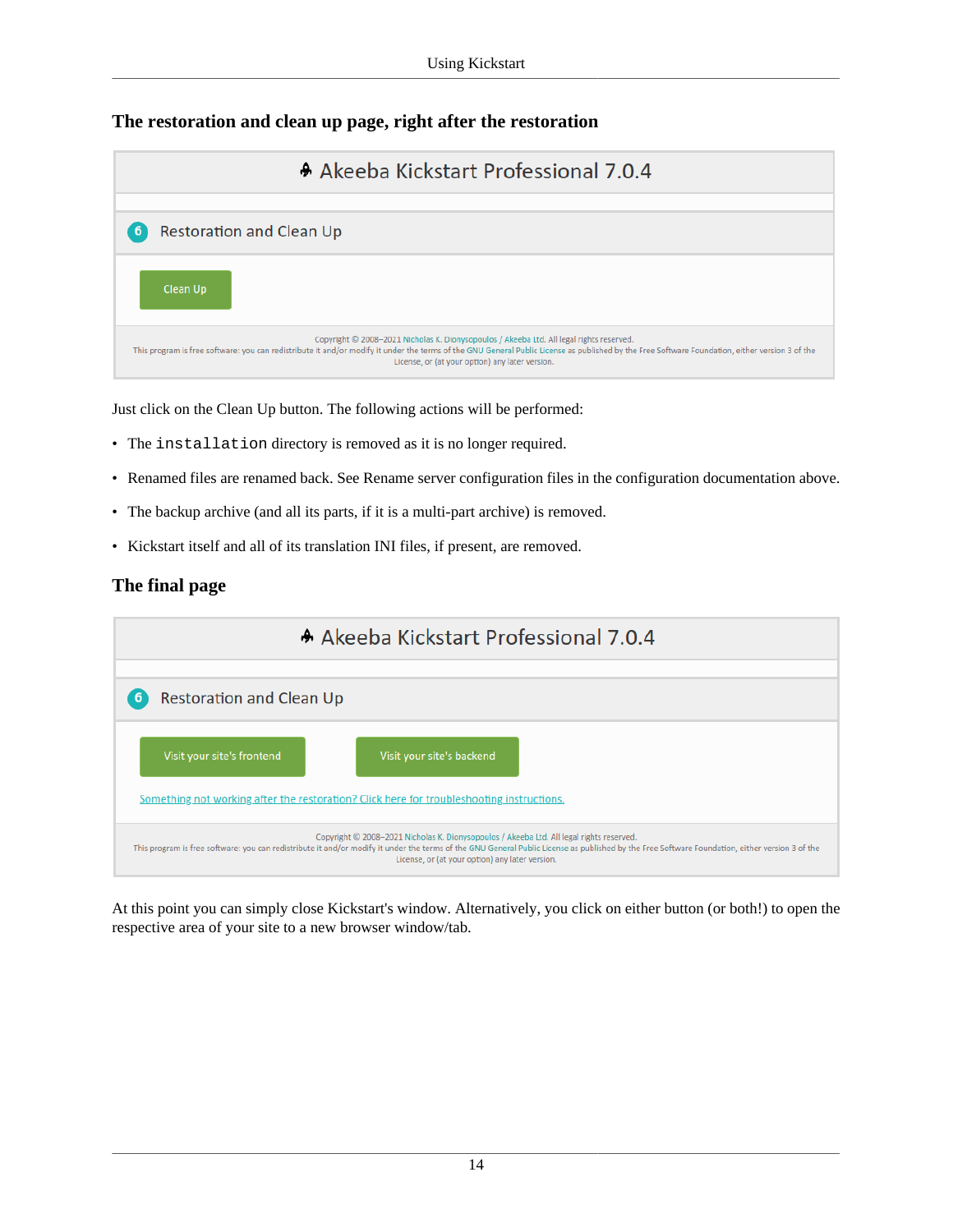# <span id="page-17-0"></span>**Chapter 4. Advanced features**

## <span id="page-17-1"></span>**1. Import from a URL**

### **Warning**

This feature is restricted to Akeeba Kickstart Professional for security reasons. Please read [the information](#page-22-0) [on securing Akeeba Kickstart Professional.](#page-22-0) We would like to kindly remind you that Akeeba Kickstart Professional is only available to paying subscribers.

This feature allows you to import archives stored in any other web-accessible server. Please note that the file must be downloadable through the web without authentication, i.e. without needing to log in or provide a username, password or other means of authentication. Backup archives in the default backup directory of Akeeba Backup are, by default, **NOT** web accessible for security reasons.

This way you don't have to go through the extremely time-consuming steps of downloading files to your local PC and uploading them back to your new site, allowing for much faster site transfers between servers and/or site cloning. All you have to do is to use Akeeba Backup (Core or Professional) to backup your site, move the backup archive to a webaccessible location (e.g. your site's root), then use Akeeba Kickstart to restore the backup into any server, very easily.

Moreover, this feature can be used to quickly install the latest version of Joomla! or WordPress. Thanks to a special button (more below) it can automatically connect to the Joomla!/WordPress official site, find out what is the latest version is and put its URL in the download URL box. Since Joomla! and WordPress installation packages use the same format and directory structure as Akeeba Backup ZIP archives Kickstart can "restore" them, allowing you to quickly install a fresh Joomla! site on any server, without time consuming downloads and uploads.

### **Important**

You ABSOLUTELY DO NOT need to install Joomla!, WordPress etc before restoring a backup archive generated by Akeeba Backup. In fact, you are strongly advised to NOT install your script/CMS AT ALL before restoring a backup archive generated by Akeeba Backup. Full site backups are restored best on an EMPTY hosting account.

In order to use this feature, upload Akeeba Kickstart into the root of the site where you want to restore your backup / install Joomla! / install WordPress and run it. Right under Step 1 you will see a small blue button reading Import from URL. Click on it. The following page appears:

#### **Import from URL**

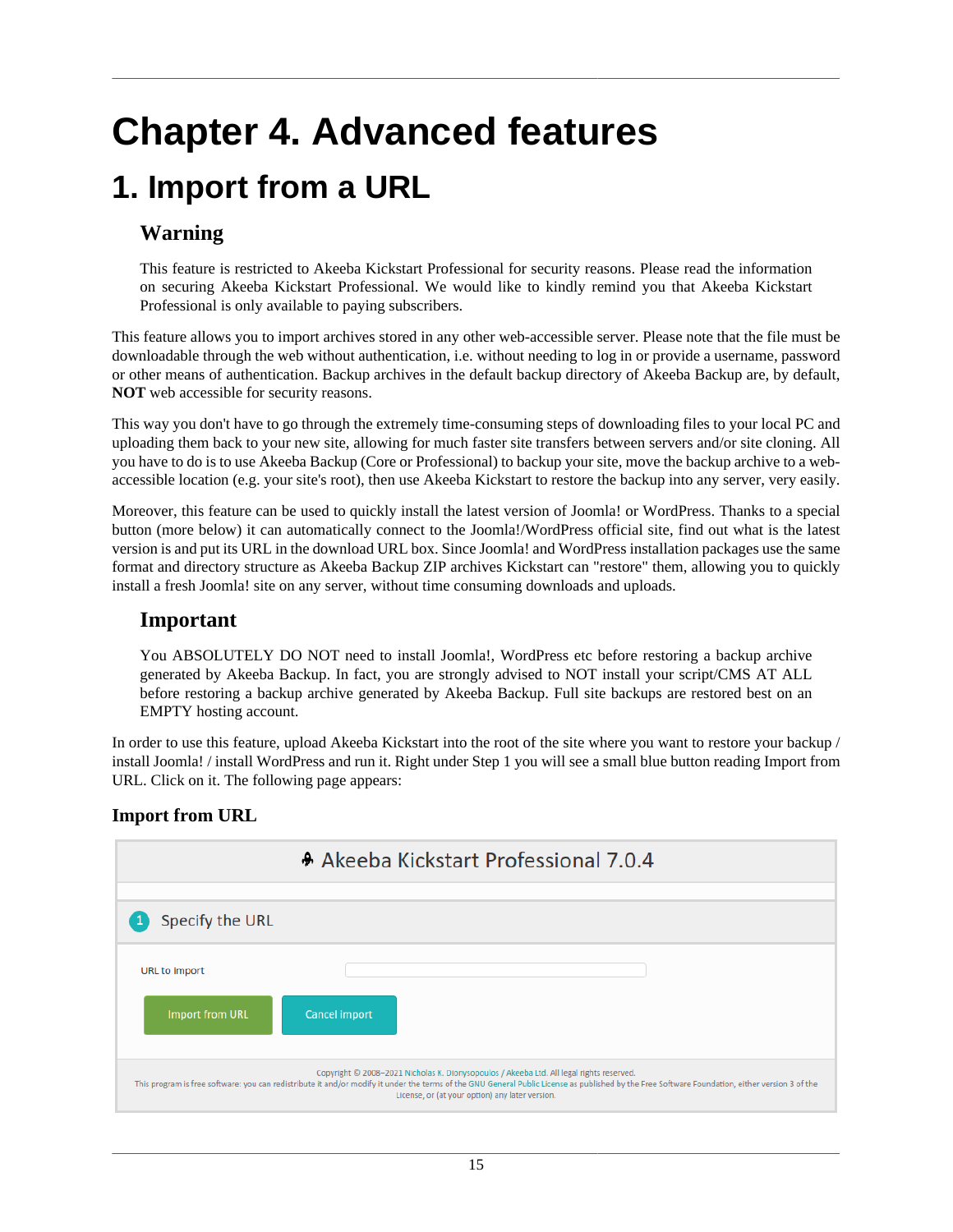If you are importing a backup archive from a web server enter its URL in the URL to Import field, then click on the Import from URL button.

### **Important**

If it is a multipart backup archive, i.e. a backup which consists of several files, you will need to repeat this for every archive part file.

If you want to install a brand new copy of Joomla!™ on your site first click on the Latest Joomla! Release button. Kickstart will connect to joomla.org, find the download URL of the latest version of Joomla! and fill in the URL to Import field automatically. This will take somewhere between 3 and 10 seconds. Once the URL to Import field is filled in just click on the Import from URL button. Likewise you can use the Latest WordPress Release to have Akeeba Kickstart put the URL of the latest WordPress release's ZIP file in the field. Please note that the URL of the English version of the WordPress ZIP package will be put in the field. If you want a different language you need to go to WordPress.org and copy the URL to the localised WordPress package yourself.

#### **Importing from URL**

| A Akeeba Kickstart Professional 7.0.4                                                                                                                                                                                                                                                                                                          |
|------------------------------------------------------------------------------------------------------------------------------------------------------------------------------------------------------------------------------------------------------------------------------------------------------------------------------------------------|
|                                                                                                                                                                                                                                                                                                                                                |
| Importing                                                                                                                                                                                                                                                                                                                                      |
|                                                                                                                                                                                                                                                                                                                                                |
| Please do not close this window while your backup archives are being imported                                                                                                                                                                                                                                                                  |
|                                                                                                                                                                                                                                                                                                                                                |
| Copyright © 2008-2021 Nicholas K. Dionysopoulos / Akeeba Ltd. All legal rights reserved.<br>This program is free software: you can redistribute it and/or modify it under the terms of the GNU General Public License as published by the Free Software Foundation, either version 3 of the<br>License, or (at your option) any later version. |

The download of the file begins. Depending on the capabilities of the server hosting your backup archive you will see a progress bar. If the remote server doesn't report the size of the backup archive, you will simply see the text below the empty bar indicating how much of the backup archive has already been imported.

Once the import is complete you'll be presented with the final page of the importer:

#### **Finished importing from URL**

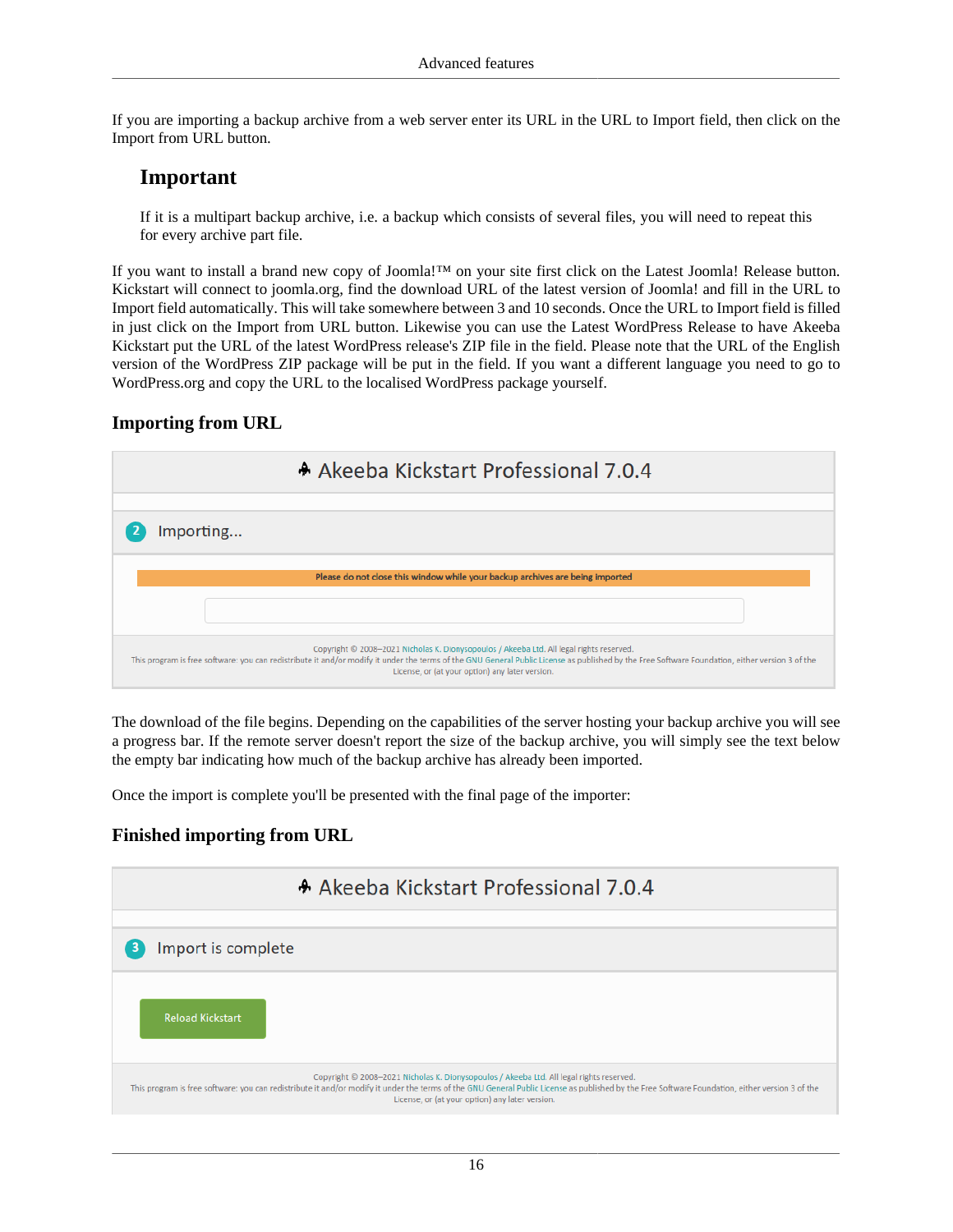Click on the Reload Kickstart button to reload Kickstart and have it list your newly imported file. Congratulations! You are now ready to restore the backup archive you just imported / install Joomla!.

## <span id="page-19-0"></span>**2. Import from Amazon S3**

### **Warning**

This feature is restricted to Akeeba Kickstart Professional for security reasons. Please read [the information](#page-22-0) [on securing Akeeba Kickstart Professional.](#page-22-0) We would like to kindly remind you that Akeeba Kickstart Professional is only available to paying subscribers.

In order to use this feature, upload Akeeba Kickstart into the root of the site where you want to restore your backup / install Joomla! / install WordPress and run it. Right under Step 1 you will see a small blue button reading Import from Aamzon S3. Click on it. A new page appears.

Enter your Amazon S3 credentials (Access Key and Secret Key) in the provided text boxes. Please remember that the credentials you provide must have adequate privileges to list all buckets and list the contents and get objects from the bucket you want to import from. Then click on the Connect to Amazon S3 button to test the credentials.

### **Tip**

If you get the error "AKS3Connector::listBuckets(): [60] SSL certificate problem: unable to get local issuer certificate" it means that your server does not have an up to date list of SSL Certificate Authorities. Please download the file [cacert.pem](https://curl.haxx.se/ca/cacert.pem) [[https://curl.haxx.se/ca/cacert.pem\]](https://curl.haxx.se/ca/cacert.pem) and save it in the same directory as Kickstart. Then retry clicking the Connect to Amazon S3 button.

The Bucket dropdown should now have a list of your Amazon S3 buckets. Select the bucket you want to import from and click on List Contents.

In the panels below you will see a directory browser on the left hand side and a list of JPA, JPS and ZIP files on the right hand side. Navigate to the folder where your backup files are stored and click on the file to import.

### **Note**

Kickstart Professional is smart. It will figure out if your backup archive consists of multiple parts (e.g. .jpa, .j01, .j02, ...) and download all of them automatically, without asking you, since they are all required to extract the backup.

You will see the Importing progress. Sit back and make sure your computer doesn't go to sleep or disconnects from the network while this is running.

In the end of the process you'll be told that the Import is complete. Click on Reload Kickstart to reload Kickstart and extract the newly downloaded backup archive.

## <span id="page-19-1"></span>**3. Importing archives from third party storage services (Dropbox, OneDrive, ...)**

The Import from URL feature can be used to import backup archives from external storage such as Dropbox, OneDrive and so on. The generic steps required are very simple:

- Get a public URL to your backup archive
- Use the Import from URL feature to import the backup archive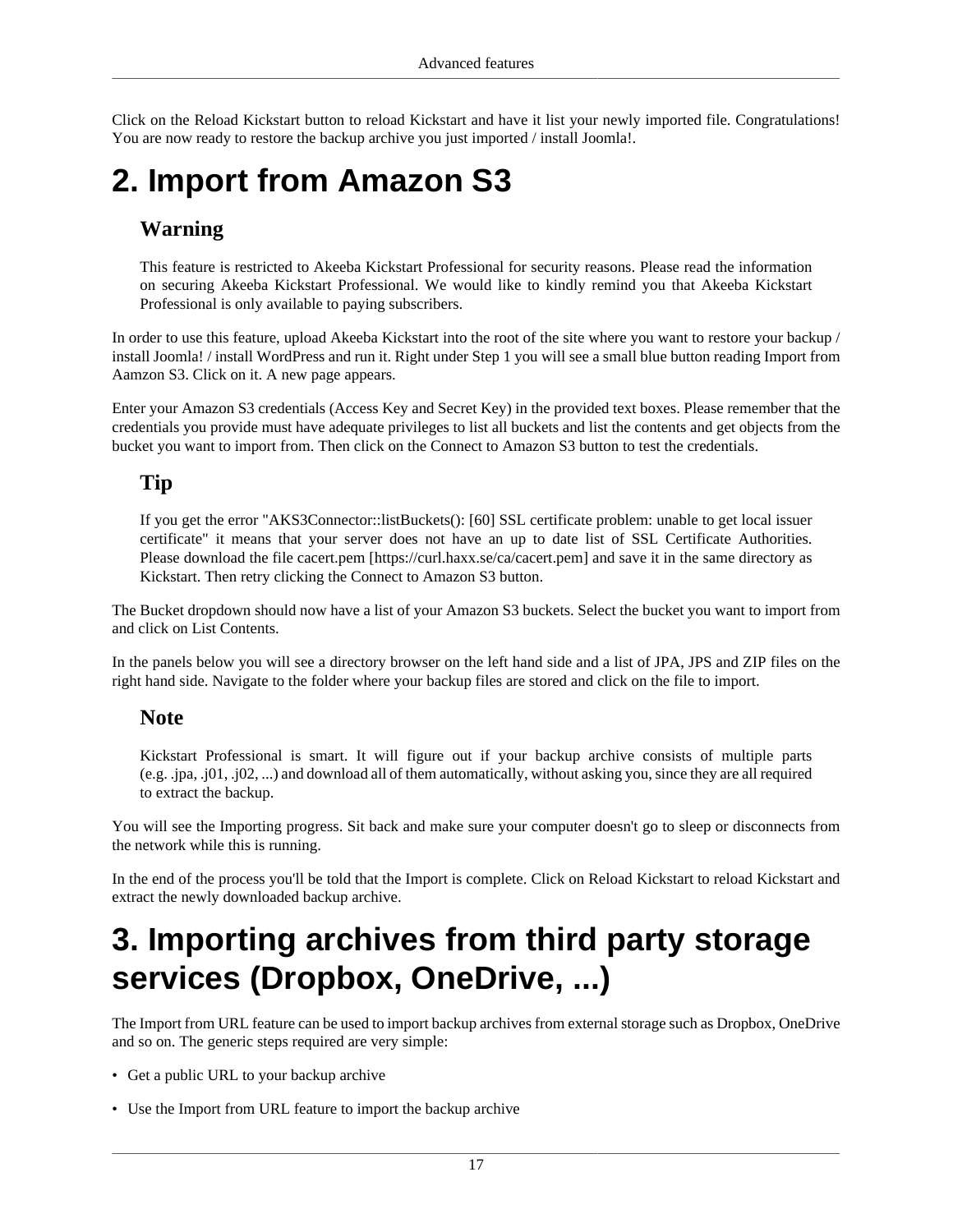Below we'll see how to use this feature with Dropbox.

### **Importing from Dropbox**

You don't need any third party software to import from Dropbox.

- 1. Log in to Dropbox' web site.
- 2. Navigate to the location of the backup archive.
- 3. Right click on the backup archive and select Share. Copy the URL shown in the pop-up dialog. IMPORTANT! The URL ends in ?dl=0. Change that to ?dl=1 before pasting it to Kickstart in the next step.
- 4. Run Kickstart and click on Import from URL.
- 5. Paste the URL you copied in the URL to Import field and click on the Import from URL button.
- 6. If you have a multipart backup archive repeat the steps 3, 4 and 5 for all parts (.jpa/.jps, .j01, .j02, ... or .zip, .z01, .z02, ...). This is important: if you're missing backup archive parts the restoration will not complete.
- 7. Go back to Kickstart's main page and begin the restoration of the backup archive.

### **Tip**

It's much easier importing single part backup archives or backup archives with few parts. Since Akeeba Backup for Joomla! 4.0.0, Akeeba Solo 1.1.0 and Akeeba Backup for WordPress 1.1.0 you can use the Upload to Dropbox integration to upload up to 2Gb backup parts to Dropbox. Just make sure that the Enable chunk upload option is enabled in Akeeba Backup / Akeeba Solo.

### **Other storage providers**

You will have to follow a similar procedure. As long as you can get a publicly accessible HTTP/HTTPS URL for your files you can import them using Akeeba Kickstart's Import from URL feature. Make sure the URL you get results in the file being immediately downloaded, without showing you a web page that lets you download it. In the latter case Kickstart would download the web page, not the actual file. If unsure consult the documentation of the storage service you are using.

## <span id="page-20-0"></span>**4. Using from the CLI**

### **Note**

This is an advanced feature for power users. Most regular users should only use Kickstart as a web application.

Akeeba Kickstart 5.0 and later includes a CLI mode. It lets you run Kickstart as a command line application which can extract a backup archive taken with Akeeba Backup or Akeeba Solo.

In its simplest form you can use it as:

php kickstart.php archive.jpa

where

- php is the path to the PHP CLI executable. You need PHP 5.3.03 or later to run Kickstart.
- kickstart.php is the path to Kickstart itself.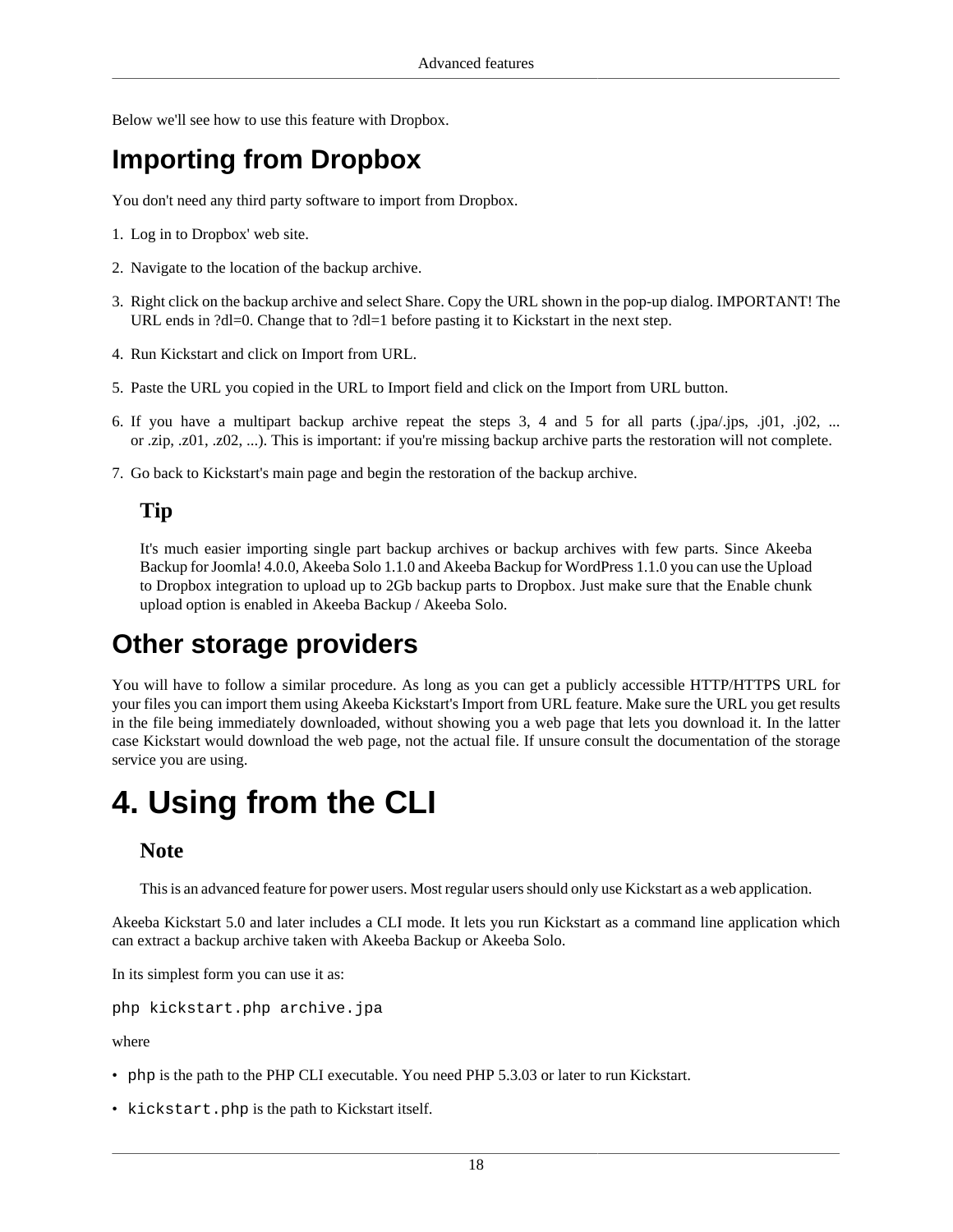• archive.jpa is the path to the JPA, JPS or ZIP archive you want to extract.

Kickstart will extract the backup archive to the current directory. If you want to extract the backup archive to a different directory you should instead use it as

php kickstart.php archive.jpa /extract/to

where

• /extract/to is the path where extracted files will be placed.

Please note that the directory where files are being extracted must be writable by the user under which the PHP process will be executing. This is typically the same user you are logged in with. Furthermore, unlike the web interface, Kickstart CLI does *NOT* support the FTP or Hybrid write mode.

The following options can be added at the the end of the command line, separated from the rest of the command line and each other with a space:

- --password=yourPassword Informs Kickstart about the JPS encryption password. Required when extracting JPS files, ignored otherwise. yourPassword is the JPS encryption password. Remember that it's case-sensitive. Extracting JPS backup archives requires either the mcrypt or OpenSSL PHP extension to be installed and activated on your server. Please keep in mind that even if your site is using HTTPS this doesn't mean that you have the OpenSSL *PHP extension* installed. You usually have to ask your host to enable it for you.
- $--$ silent Do not print out any messages. If an error occurs you'll get exit code 255. If the extraction succeeds you'll get exit code 0.
- --permissions Restore the permissions stored in the backup archive. Otherwise folders get 0755 permissions and files get 0644 permissions (recommended for most sites).
- --dry-run Do not write anything to disk. Useful to test the integrity of a backup archive *or list its contents*. The latter, combined with the --extract flag, can be useful when you want to only extract a few files from the backup. We all had that client (or were that person) who deleted the wrong image on a live server, right?
- --ignore-errors Ignore most file write and archive errors. Useful to extract semi-corrupt archives which otherwise fail.
- --delete-before Delete all files and folders already present in the path where extracted files will be placed before extracting the archive. THIS MAY INCLUDE FILES AND FOLDERS WHICH DO NOT BELONG TO YOUR SITE AND WHICH DO NOT EXIST INSIDE YOUR BACKUP ARCHIVE. This is a DANGEROUS option and by enabling it you assume all responsibility and liability.
- --extract=patterns Only extract files matching these patterns. Equivalent to the "Files to Extract" feature of the web version of Kickstart. Enter the file paths or shell patterns separated by commas.

Watch out! You may need to enclose the argument to the right hand of the equals sign in single quotes to prevent the shell from expanding the shell patterns before running Kickstart! For example, passing --extract=images/\*.png may fail because the shell is trying to expand images/\*.png before running Kickstart. Passing --extract='images/ \*.png' on the other hand will work since you are telling the shell "do not expand shell patterns inside the single quotes". Kindly note that this is dependent on the behavior of your shell (bash, csh, cmd.exe, Powershell, ...) and has NOTHING to do with our software - therefore we can't really help you with that, sorry.

### **Differences from the Kickstart web interface**

Unlike Kickstart's web interface, the CLI mode does NOT rename the .htaccess, php.ini and .user.ini files. If you are extracting on a different server or location (file system directory, web subdirectory, domain or sub-domain) than the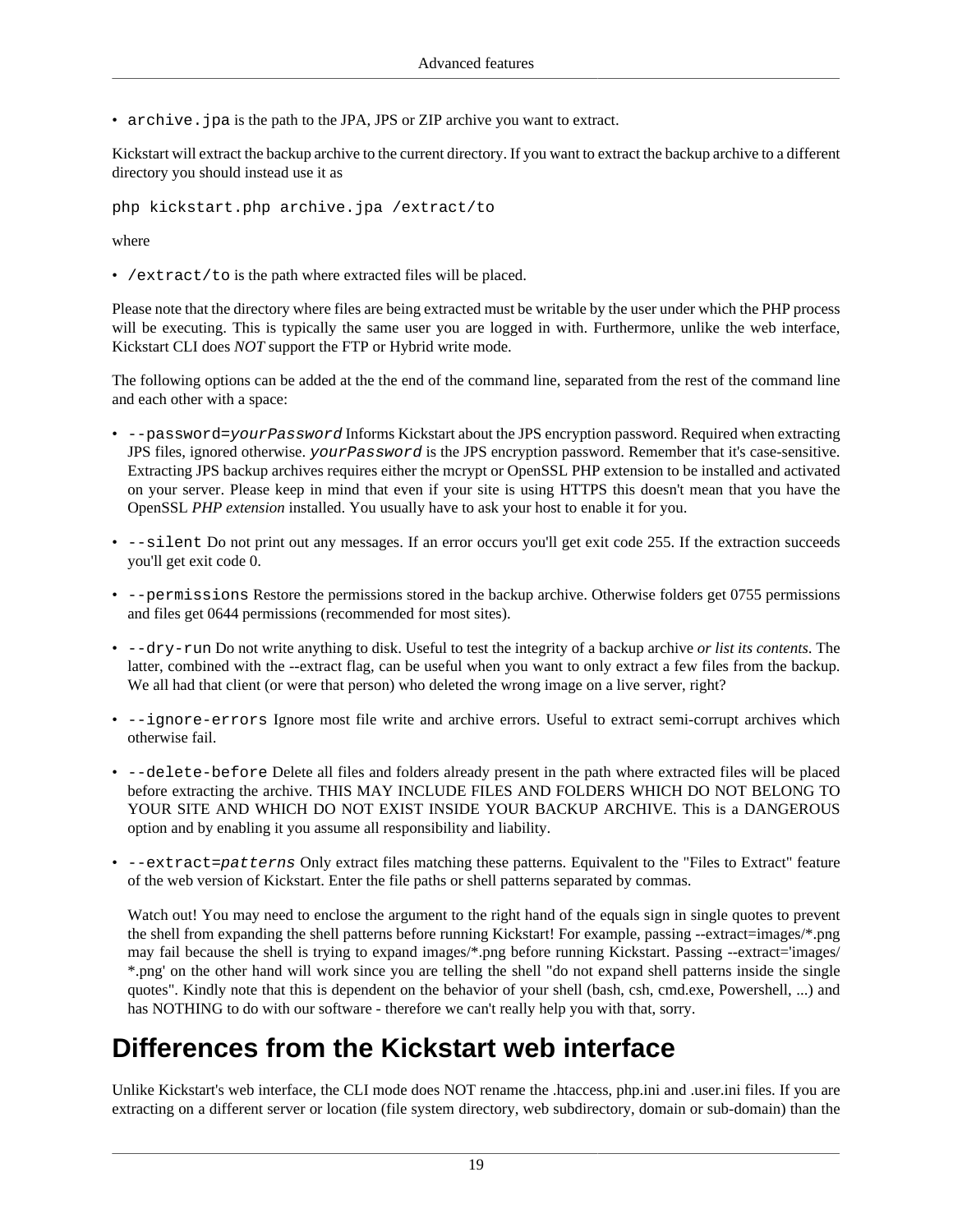one you backed up from it MAY be impossible to access the restoration script (visit the installation directory from the web).

Kickstart CLI merely *extracts* the backup archive, it *does NOT restore the site*. This isn't different from Kickstart's web interface (the site restoration is done by the restoration script which is included in the backup archive, not Kickstart) but we feel we have to stress it out. After extraction you still need to access the installation directory to complete the site restoration. Alternatively, if you are a subscriber to any subscription which includes Akeeba Backup or Akeeba Solo, you may use Akeeba UNiTE to automatically extract *and* restore backup archives.

Kickstart CLI does not support writing to files over FTP or the Hybrid file write mode. This is deliberate and won't change. Both FTP and Hybrid file write modes were created as an attempt to overcome limitations in the way *web servers* handle PHP scripts. Kickstart CLI running from the command line it has the same privileges as the user you are logged in with, therefore doesn't need to go through the inefficient FTP upload workaround.

Kickstart CLI does not support the Stealth Mode. That requires replacing the extracted .htaccess file and switch it back after the site's restoration. While that makes sense in a web interface, it doesn't make sense in a CLI environment. You can always create your own stealth .htaccess file after extracting the backup archive.

Kickstart CLI does not support the additional Kickstart features like importing from a URL, importing from S3 or downloading Joomla! or WordPress for you. These are all features which only make sense in the web. In a command line environment you can always use **wget** or **curl** to import files from a URL (including downloading the latest CMS versions!) and **s3cmd** to download from Amazon S3. Therefore Kickstart CLI won't try to reinvent the wheel by reproducing partial functionality of well-tested solutions.

All in all, Kickstart CLI is meant to be a part of your command line toolchain which will help you manage your site backups most efficiently.

## <span id="page-22-0"></span>**5. Securing the Professional version**

Akeeba Kickstart is, by necessity, a script that can overwrite your site with the contents of an arbitrary compressed archive. This is not a bug, it's the very definition of what a backup archive extraction tool is meant to do.

On top of that, Kickstart has to receive commands through the web interface without having to authenticate the user, i.e. it has to do whatever you tell it to do without asking for a username or password. This is a feature by necessity: it's mass distributed software which is meant to be used by users with little to no experience in managing sites. If we were to ask users to edit the file and enter a username / password of their choice we know for a fact that they wouldn't, using the default username and password shipped with the software. Therefore, to save mutual frustration, we decided not to implement authentication for the Kickstart user interface.

Things get a bit hairy when you throw in features like Import from URL and Import from S3 into the mix. Anyone who knows the URL to Kickstart can tell it to download an arbitrary ZIP, JPA or JPS archive from a location under their control, save it to your site and extract it. An enterprising hacker could abuse that to install a hacking script, backdoor or other malware on your site. However, as we said, **doing that requires knowing the URL to Kickstart**.

Kickstart is a widely used script and has a known name: kickstart.php. Also, because of what it's typically used for (restore a full-site backup) it tends to be on the site's root. So if your site's URL is http://www.example.com you can reasonably expect Kickstart to be placed in http://www.example.com/kickstart.php. Hackers are aware of this, as well as the fact that many people forget to delete Kickstart after they're done restoring their backup (they never click on Clean Up), thus leaving behind a backdoor to their site.

Your security is our top priority, therefore we have decided to address this potentially dangerous situation. For starters, we are offering two separate editions of Kickstart: Core and Professional. The Core version only allows you to extract the backup archives which are already present on your server. This means that an attacker could not abuse it to import an arbitrary archive into your site.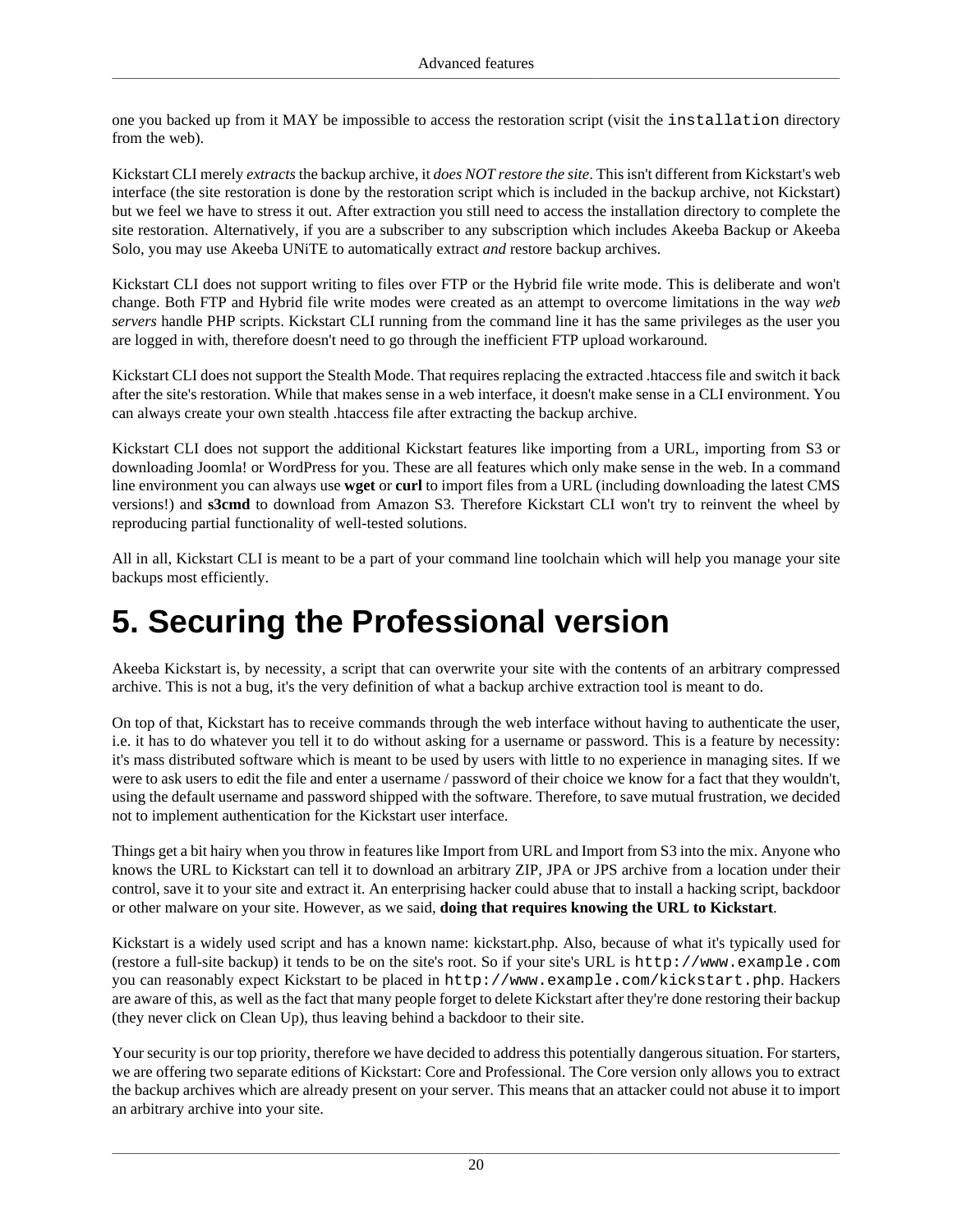The Professional edition does have the features which can import an archive from an arbitrary location *but* it will not run unless you rename its file from kickstart.php to something which does not contain the word "kickstart" in it. We recommend using a name that's a random collection of letters and numbers, e.g. afdJuoH7lo2.php. Then just access this file through your browser, e.g. http://www.example.com/afdJuoH7lo2.php to run Kickstart Professional. This makes it unlikely that a hacker would correctly guess the name you used, therefore mitigating the issue.

A few words of warning are still in order, though.

Remember to always delete Kickstart Professional's PHP file when you're done. Leaving it behind increases your risk without a good reason.

Remember that most servers will gladly provide a directory listing to anyone asking *unless there is an index.html file*. This means that the server will "leak" the random name you chose, putting your site at risk. Always upload a blank index.html file *BEFORE* uploading the (renamed) kickstart.php file to your site to prevent that issue.

Don't use the Kickstart Professional edition unless you absolutely have to. In other words, if your backup archive is already on the server just use the Kickstart Core edition. It's safer and less complicated.

Do NOT use plain HTTP with Kickstart Professional (or with anything else, really). Requests sent with plain HTTP are as secure as text written on the back of a postcard: everyone who can get it on their hands can read it. If you are using a public network infrastructure (co-working space, coffee shop, library, airport or even your company's network) there's a very good chance that someone can intercept the request and find out not only that you're using Kickstart Professional but also how you've named the file. Always use HTTPS. Since 2015 using HTTPS is incredibly easy and cheap thanks to the free SSL certificate authority Let's Encrypt and the automated tools surrounding it which have been integrated with all major hosting companies and operating systems. Coupled with SNI, the technology which allows shared hosts to have a different SSL certificate for each site they serve, there's absolutely no excuse whatsoever to use plain old HTTP. Upgrade to HTTPS today and mitigate half of the most common security pitfalls!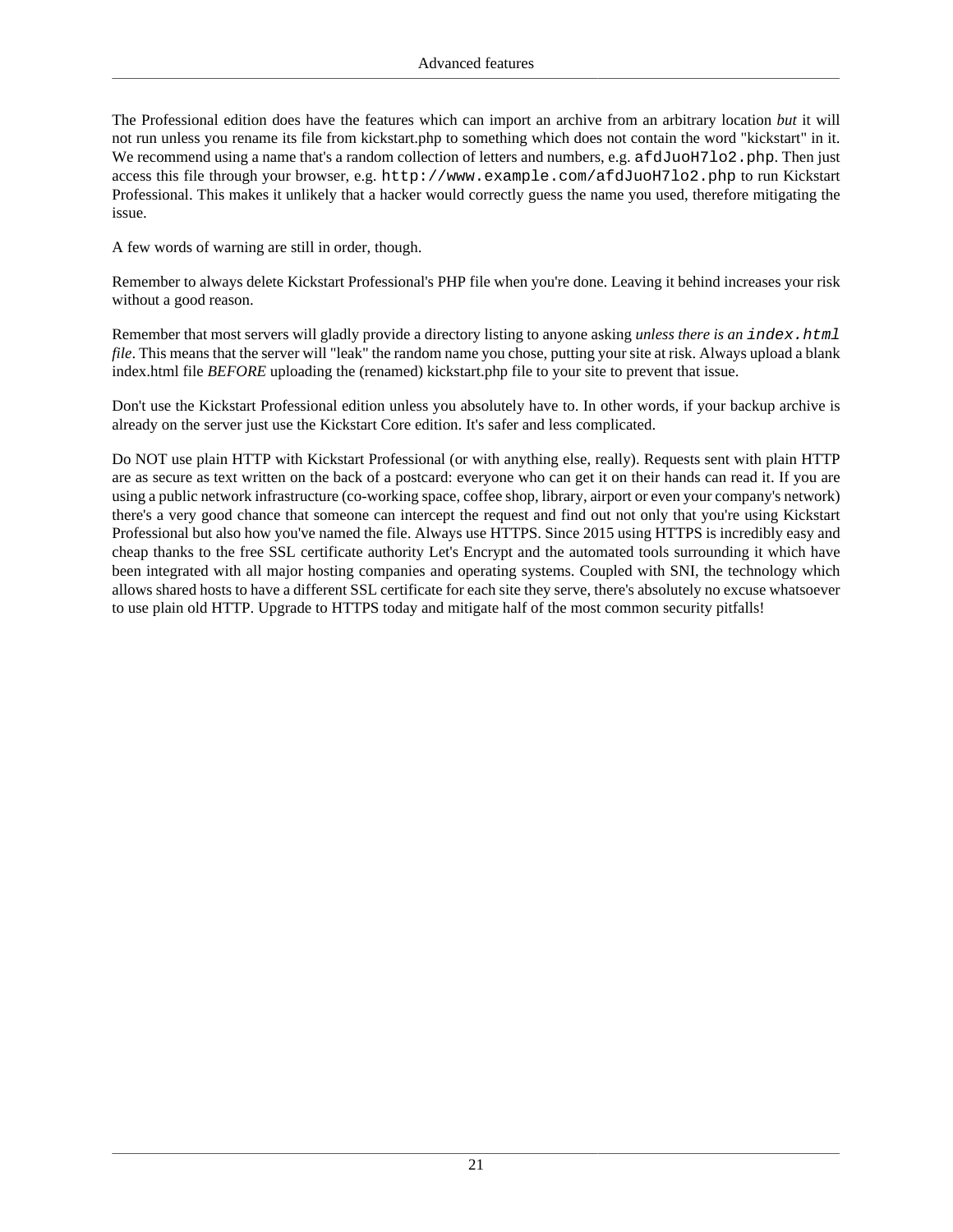# <span id="page-24-0"></span>**Chapter 5. Troubleshooting**

Please refer to this chapter if you have trouble using Akeeba Kickstart. If you are requesting support please indicate whether you have read and followed these instructions.

## <span id="page-24-1"></span>**1. Akeeba Kickstart won't run at all or throws a Parse Error**

First make sure that your hosting environment complies with the minimum requirements for Kickstart. If your host is using an older version of PHP as the default (which might be different than the one reported in your hosting control panel) you need to contact your host to find out how to upgrade PHP on your server.

If the extraction process does not start, i.e. you click on the button and nothing happens, please go through the clientside troubleshooting steps before doing anything else. Most likely it's an issue with your PC configuration or ISP. We won't be able to help you if you don't go through these steps.

If nothing of the above works, you may want to try downloading the latest version of Kickstart, extract the ZIP file locally and re-upload kickstart.php to your site.

## <span id="page-24-2"></span>**2. I get PHP Warning, Norice or Deprecated errors when trying to run Akeeba Kickstart**

If you get any other kind of Notice, Warning, Strict Standards, or Deprecated message please be advised that it is not a grave error and the extraction should be able to continue normally. If it doesn't, first ask your host how you can disable PHP error output to the browser or how you can set PHP's error reporting level to E\_ERROR. We can't help you with that, as the process may be completely different on each host.

## <span id="page-24-3"></span>**3. Akeeba Kickstart starts but it does not list my archive files**

This usually means that the permissions of your site's root do not allow file listings. Please change the permissions of your site's root to 0755 or higher. If unsure how to do that, please ask your host; we don't know how each and every host works. You may also ask your host to give read and file listing permissions to your web root. They will either do that for you or tell you exactly how to do that.

On some hosts, we saw that it was necessary (on top of the above) to give 0755 permissions to the backup archive and all of its parts if any exist, e.g. file.jpa, file.j01, file.j02 etc. I know, this doesn't make any sense (0644 permissions on the file should work!) but it looks as if some hosts are grossly misconfigured. So, try setting your site's root directory permissions to 0755 and the permissions of your backup archive to 0755 as well. Kickstart should be left with 0644 permissions or you risk getting a 500 Internal Server Error.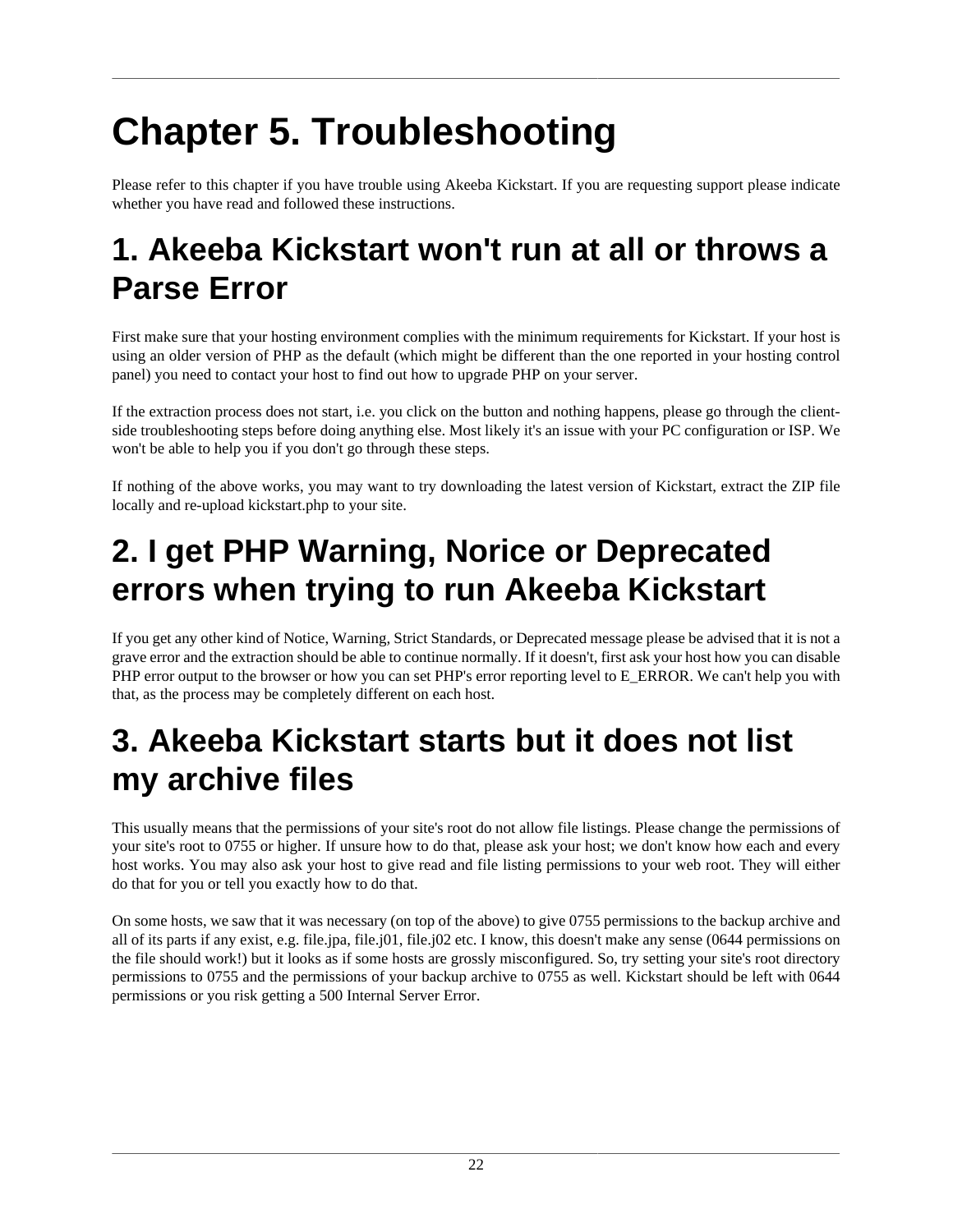## <span id="page-25-0"></span>**4. Akeeba Kickstart starts, but can't extract the archive, throws an AJAX Error, Invalid Archive Header or other error**

### **Server protection**

If you get a 502 Bad Gateway error or the extraction halts mysteriously after a very short while (about 10 seconds or less) you may be hitting a server limitation. Hosts using the Apache web server usually have installed and configured mod\_evasive, a tool which blocks similar requests coming too fast from the same remote client. While this is a good protection against Denial of Service attacks it can get in the way of extracting a backup archive: Kickstart is hitting a similar URL for each of its extractions steps. Moreover, some hosts may go a step further and apply CPU usage limits. If a script, like Kickstart, uses too much CPU they will block your requests and / or your IP address for a while. Again that's very good for preventing Denial of Service attacks but not very good for extracting backup archives, something which is by its nature a CPU-intensive process.

There is a workaround for that but the exact values depend on your server. On Kickstart's main page, under advanced settings, set the minimum execution time to 7 seconds and the maximum to 10. If that still fails, try setting the minimum time to 7 seconds and the maximum to 3 (yes, the maximum is less than the minimum, that's on purpose). These settings modify the amount of time Kickstart will be spending on each request and its duty cycle (how much work it will do and how much time it will sit around doing nothing). These tricks work around the protections of your server. If all else fails you can always extract the backup archive manually on your computer, using either Kickstart or Akeeba eXtract Wizard, and upload everything to your server. This is much slower but it always works.

### **Free space**

The most common issue of all is, surprisingly, not having enough disk space. In order to restore a backup archive you need to have at least as much space as kickstart.php, your backup archive and *all of the extracted files* occupy. As a rule of thumb, you need about 2.5 times as much disk space as your backup archive. In other words, if you have a 100Mb archive file, make sure your site has at least 250Mb of free space before uploading Kickstart and the backup archive to it.

### **Important**

Some hosts claim "unlimited" disk space. Sadly, this is never the case. Most hosts have "hidden" limits, such as the amount of files you can host under one account. If you go over that limit, you'll get extraction errors. Another thing is that you "unlimited" host is physically bound to the size of their hard drives. If their hard drive was close to completely filling up, trying to extract your site will also lead to a restoration failure. Moreover, we have seen hosts with "unlimited" space which actually give you a finite and small amount of space (e.g. 1GB) and you have to explain why you need more to get another chunk of free space (if you successfully convince them). If nothing else helps with this kind of errors, do contact your host and ask them if you are hitting a file count limitation or their hard drive is full.

Moreover, some hosts have a limitation on the maximum file size PHP can create. For example, Strato allows PHP to create files of only up to 10MB. Trying to extract bigger files from the archive will lead to such an error. Do note that you might be able to upload large files, such as your site's backup archive, through FTP. However, if you try to extract a large file from the archive (e.g. a large non-split database dump, a large video or music file, etc) it will fail. Your ONLY way to perform the restoration is to extract the archive on your local computer and upload all the extracted files by SFTP / FTP. All you'll have to do next is visiting the restoration URL which is in the form of http://www.example.com/installation/index.php. Please refer to Akeeba Backup's documentation (the chapter on restoring your site) for more information.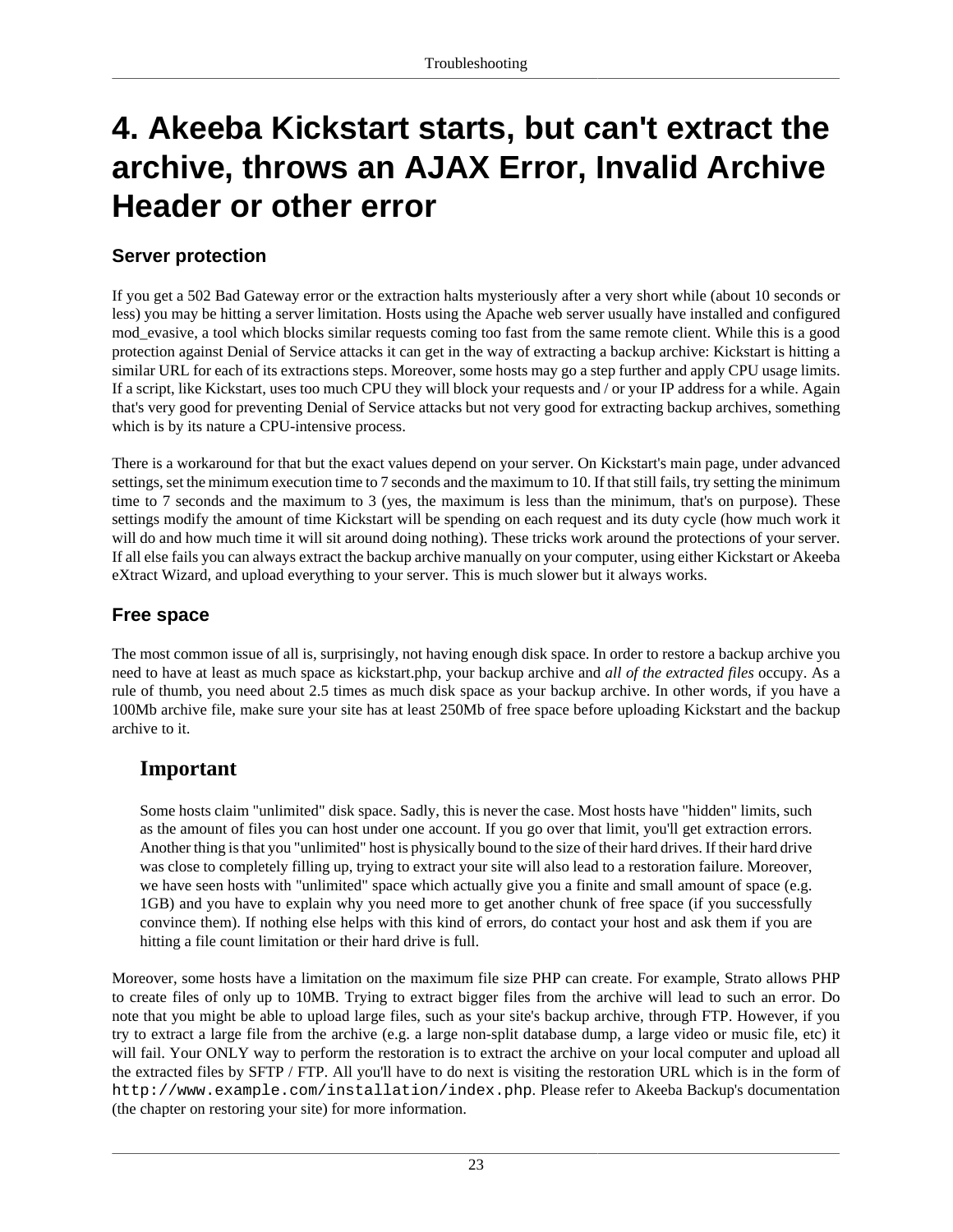### **Missing or corrupt backup archive parts**

If you have a multi-part archive (files named .jpa, .j01, .j02, etc or .zip, .z01, .z02 etc) remember to upload all of the archive parts, otherwise the extraction will, of course, fail. More specifically, the extraction might continue up to the point where Kickstart determines that a part file is missing. Then, it will tell you that the archive is invalid, corrupt or archive parts are missing (older versions will just show INVALID\_HEADER without further information). Moreover, make sure that all backup archives have been downloaded from a live server and/or uploaded to a live server using FTP in Binary transfer mode. Any other way to transfer them will most likely corrupt them, making restoration impossible. We suggest using FileZilla to do that. As soon as you connect to your site and right before downloading/uploading any files click on the Transfer, Transfer Type, Binary menu item.

### **Mixed ownership**

You may end up with wrong or mixed file and directory permissions (this situation is also known as "mixed onwership" or "permissions hell"). This is very easy to happen if you are restoring to a host with an existing installation of Joomla! which doesn't use per-account web server process ownership through FastCGI or suPHP, i.e. the majority of cheap shared hosting. You might want to try using the FTP or Hybrid file writing mode.

If this still doesn't work for you, try removing all existing files and directories from your server before restoring the backup archive. It's very easy to mix up ownerships and permissions on a shared host, effectively entering into a mixed ownership situation which is virtually impossible to work around unless you have root privileges on an SSH console or, more easily, removing all files from the account. Do note that removing files might require using both an FTP program and your host's control panel, or raising a ticket with your host.

### **File and folder permissions**

If you are restoring on a Windows server or local WAMP/XAMPP/other local server solution and you receive an error message like "Could not create test/info/N:/ folder", take a good look at the error message. If the file name contains a colon (:), slash (/), question mark (?), asterisk (\*), vertical bar (|), quotation mark ("), less than  $(\le)$  or greater than  $(\ge)$ then you can not use Kickstart to extract the archive. The reason is that these characters are valid for files stored on a Linux, Mac OS X, \*BSD, Solaris or other UNIX-based operating system, but not on Windows. The only workaround is to use our free Akeeba eXtract Wizard desktop application to extract the archive, as it knows about this problem and will *skip extracting* those files. Then, move your file's to the new site's root and access the restoration script as, say, http://localhost/mysite/installation/index.php in order to continue the restoration.

If that doesn't work, please indicate the type of server you are restoring to

- [A local server](#page-26-0), for example XAMPP, MAMP, WAMPServer, Zend Server CE, Uniform Server, etc.
- [A live server,](#page-27-0) e.g. a shared host, dedicated box, cloud host, VPS or any other server directly accessible from the Internet

### <span id="page-26-0"></span>**4.1. Troubleshooting on a local server**

If you are on a local host, be advised that permissions or Windows ACL may be interfering with Kickstart's operation.

If you are on a **Linux machine**, change the permissions of the root of your to-be-restored website to 0777. For example, if you're trying to restore to /var/www/mysite you have to issue a command like **chmod -Rf 0777 /var/www/ mysite** after you have put Kickstart and the archive in there, but *before* launching Kickstart

If you are on a **Mac OS X machine**, use the Finder to find your site's root. Right-click or Control-click on it and select Get Info. Scroll down to the Sharing & Permissions slider and expand it if it's not already expanded. Find the row where the Name column reads everyone and set the Privilege to Read & Write.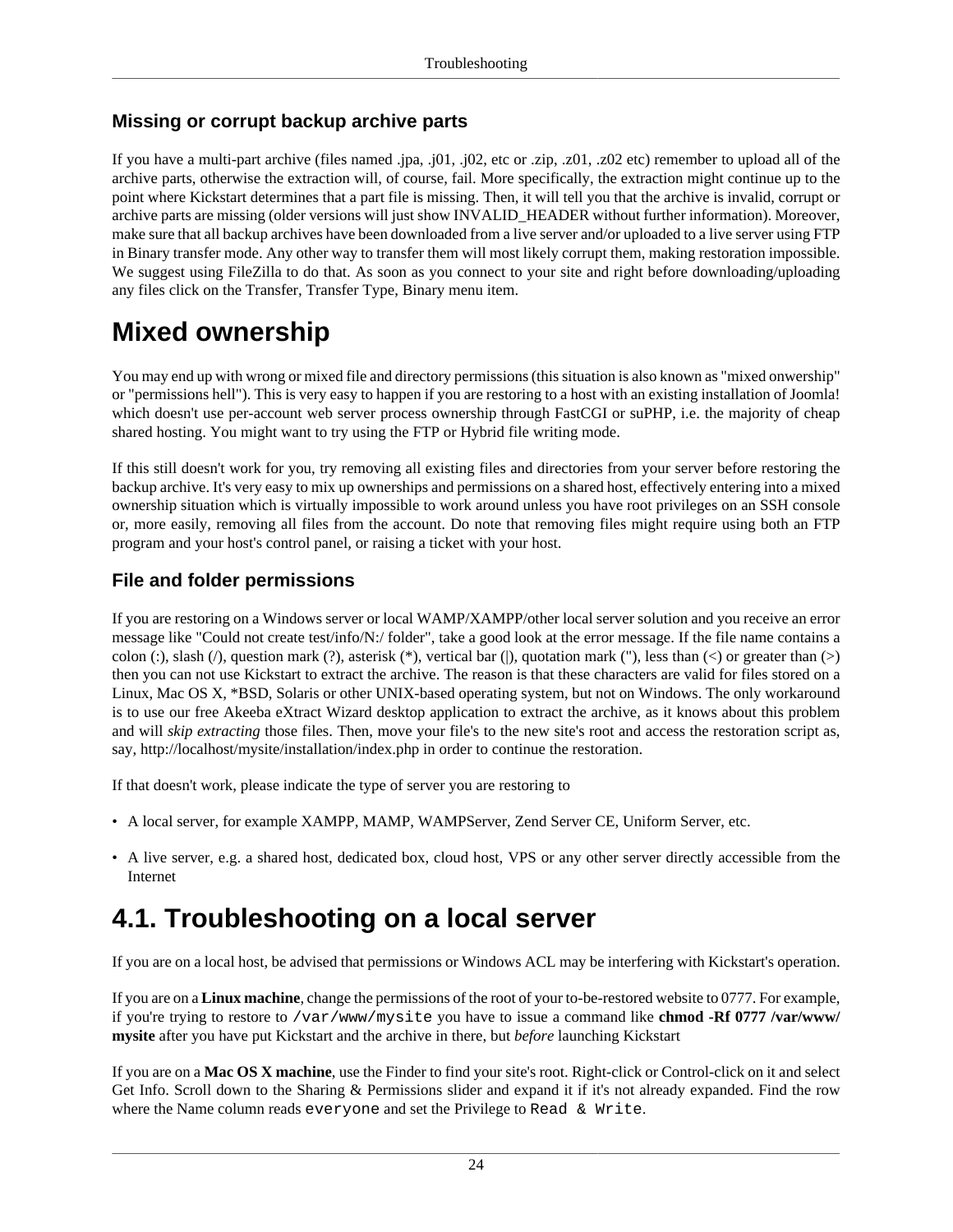If you are on a **Windows XP Home machine**, use Windows explorer to find your site's root. Right click on it, select Properties and clear (unselect - it must be blank, not gray!) the Read Only checkbox. Click OK and, if prompted, tell Windows to apply this to all files and subdirectories.

If you are on a **Windows XP Professional, Vista (all versions) or 7 (all versions) machine**, use Windows explorer to find your site's root. Right click on it, select Properties and click on the Security tab. Click on the Edit... button. If you can't see a user named Everyone, you will have to click on the Add... button, type Everyone in the big text box and click OK. Now click on the Everyone user and then take a look at the list of checkboxes below. Click the Accept checkbox on the Full Control row (the topmost one). Click on OK, then again on OK.

### **Important**

If you are restoring a backup taken on Linux / Mac OS X on a Windows machnie there is another possibility. You may have a filename which is valid under Linux / Mac OS X but not on Windows such as "index.php? something". In this example the question mark is an allowed filename character on Linux but not on Windows. In such cases you can extract the backup archive using Akeeba eXtract Wizard or Akeeba Kickstart as long as you check the Ignore most errors checkbox. This will tell eXtract or Kickstart to ignore files which cannot be opened for writing. But beware! This will also skip files with legitimate filenames which are attempted to be extracted on unwritable directories. So, our suggestion is to first try adjusting the Security privileges and only if all else fails should you resort to using the Ignore most errors checkbox.

### <span id="page-27-0"></span>**4.2. Troubleshooting on a live server**

If you are on a live server which doesn't use suPHP (most hosts; if in doubt, your host is most likely one of them) you will have to use Kickstart's FTP mode.

### **Important**

DO NOT SET YOUR SITE ROOT'S PERMISSIONS TO 0777. This will most likely work, but it is a terribly unsafe setting. Use Kickstart's FTP mode as outlined below instead.

First, upload kickstart.php and the archive file(s) to your server. Before starting Kickstart, you will have to do some preparatory work. Using your FTP client application, create a directory named kicktemp inside the same directory kickstart.php is in. For example, if kickstart.php is in public html directory you have to create the kicktemp directory inside the public\_html directory. Using your FTP client application give that directory 0777 permissions (read, write and browse/execute to owner, group and others). Don't worry, we will get rid of that directory later.

When Kickstart starts, set the Write to files option to Use FTP. In the fields which appear below you have to supply your FTP host name (usually it's localhost, 127.0.0.1 or the FTP hostname provided to you by your host), the FTP username and password provided by your host and the FTP directory.

In order to determine the proper FTP directory, do this. Connect to your site using FileZilla. Navigate inside the folder Joomla! is installed in. Usually it's a directory named public\_html, htdocs, www or something similar. If unsure don't ask us, ask your host. Now, on the right-hand pane you will find the FTP path. Most likely it will look something like /public\_html. Copy this and paste it into the FTP Directory text box in Kickstart.

In the Temporary Directory box you see that there is already something written in it. Append (do not replace!) / kicktemp to it. For example, if it was reading /home/users/myuser/public\_html it should now read / home/users/myuser/public\_html/kicktemp. Click on the Check button next to it. It should tell you that the directory is readable. If not, retry the above procedure and don't skip any steps. Then click on the Test FTP Connection button. It should tell you that the FTP connection was established. If not, ask your host if they do support sites writing to themselves using FTP. If they don't you'll have to manually extract the archive locally (e.g. using Akeeba eXtract Wizard) and upload the files manually. In this case, please consult the [Quick Start Guide \[https://](https://www.akeeba.com/documentation/quick-start-guide.html) [www.akeeba.com/documentation/quick-start-guide.html\]](https://www.akeeba.com/documentation/quick-start-guide.html) for further instructions.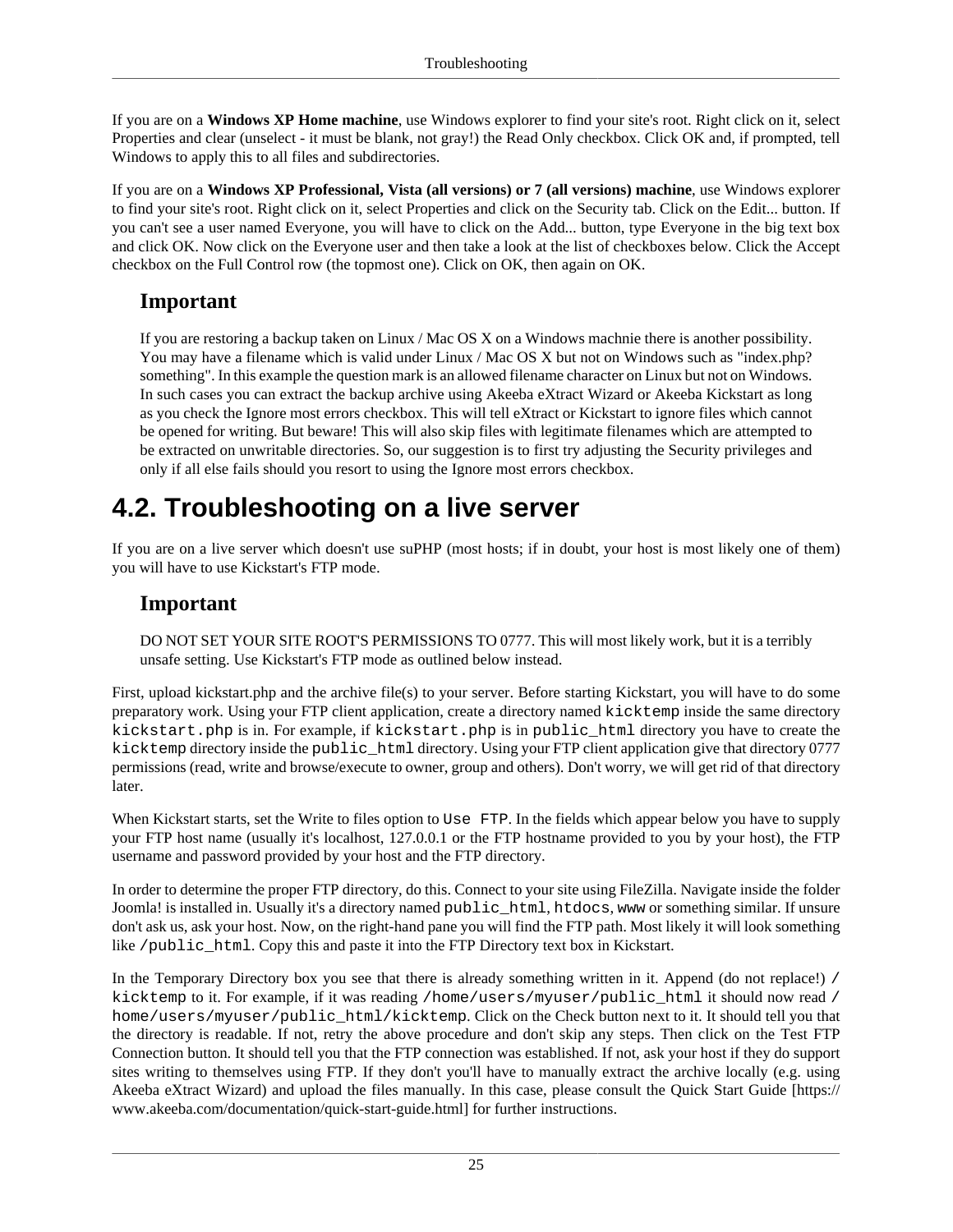### **Warning**

Some hosts do not allow you to upload files named .htaccess or php.ini. This can cause an extraction issue despite following the advice above. To test that, try uploading a file named .htaccess from your PC to your server. Alternatively, upload a plain text file (create one in Notepad, gEdit, TextEdit, etc) and try renaming it to .htaccess through your favourite FTP program. Try the same thing with a file named php.ini for good measure. If that fails, you can't use Kickstart on that server. Moreover, restoring a site on that server would be insecure. In this case, we strongly advise you to switch to a decent host. We regret to inform you that we can not provide support on this kind of broken, restrictive hosts.

## <span id="page-28-0"></span>**5. I am getting AJAX errors with some weird 403, 500, 502 or 503 code**

This is actually a server issue. Kickstart works by having your browser visit the same URL repeatedly through AJAX to perform each extraction step. This is necessary since the extraction would otherwise take too long to complete which would cause your server to abort it, or simply run out of memory, reporting an error. By separating the work in smaller chunks we can perform the time, disk and memory intensive process of extracting a backup archive over a web interface. However, this may cause different issues on some servers.

First of all, some servers impose limits on the amount of resources (CPU, disk, memory) your hosting account can use in a specific period of time. These limits are there to protect the server against abuse by malicious tenants or scripts with coding mistakes which result in very high resource usage. By its very nature, Kickstart needs to do "heavy work". It has to read a rather big backup archive, decompress the data in memory and write it into the thousands of files which make up your site. This requires a lot of disk and CPU activity to take place and do take up a substantial amount of memory. This may indeed trip the server protection. Tech talk (for IT pros): this is usually implemented either with Linux ulimit settings or through configuration of the virtualization environment (e.g. CloudLinux) under which your hosting account runs.

Second, some servers may have a built in Denial of Service protection. They keep track of which IP address is visiting which URL. If the same IP address tries to repeatedly access the same URL they treat is as a potential Denial of Service and may either simply reject the request or ban the IP address for a while. If this happens you will probably be unable to connect to your site for anywhere between a few seconds to a few hours. Unfortunately there is no way to know that in advance because, for security reasons, do not publicize this information. Tech talk (for IT pros): this is usually implemented on Apache using mod\_evasive.

Finally, some servers may be filtering requests based on what kind of information is being sent. If they think that the data being sent to the server looks dissimilar to typical web traffic they might either just reject the request or ban the IP address for a while. PHP, the language Kickstart and your site's software is written in, is stateless. This means that it doesn't remember what happened between two successive requests. Extracting a backup archive requires a way to remember state, for example to track of how much of the archive we have already extracted, where to extract it and other options you made in Kickstart. To this end, Kickstart sends its state in an encoded form to your browser after an extraction step is complete. Your browser will then send it back to Kickstart when it asks it to run the next extraction step. The state is a rather long bit of encoded data which does indeed look dissimilar to regular web traffic. This may trip up the server protection discussed above. Tech talk (for IT pros): this is usually implemented on Apache using mod\_security2.

The first two issues can be worked around using the first two options (time settings) in the Fine Tuning section of Kickstart's interface. You can set the minimum execution time to 5 and the maximum to 1. This is not a typo! It creates a 20% duty cycle: Kickstart extracts files for 1 second and then waits, doing nothing, for another 4 seconds so that the time between requests is the configured maximum, 5 seconds. Some servers might not like the predictability of the requests' timing. If this is the case try setting a minimum of 5 and a maximum of 10. This means that Kickstart will work for 5 to 10 seconds before telling your browser to run the next extraction step. This uses more resources, makes the extraction faster and introduces some variance in the time it takes each extraction step to run. If none of these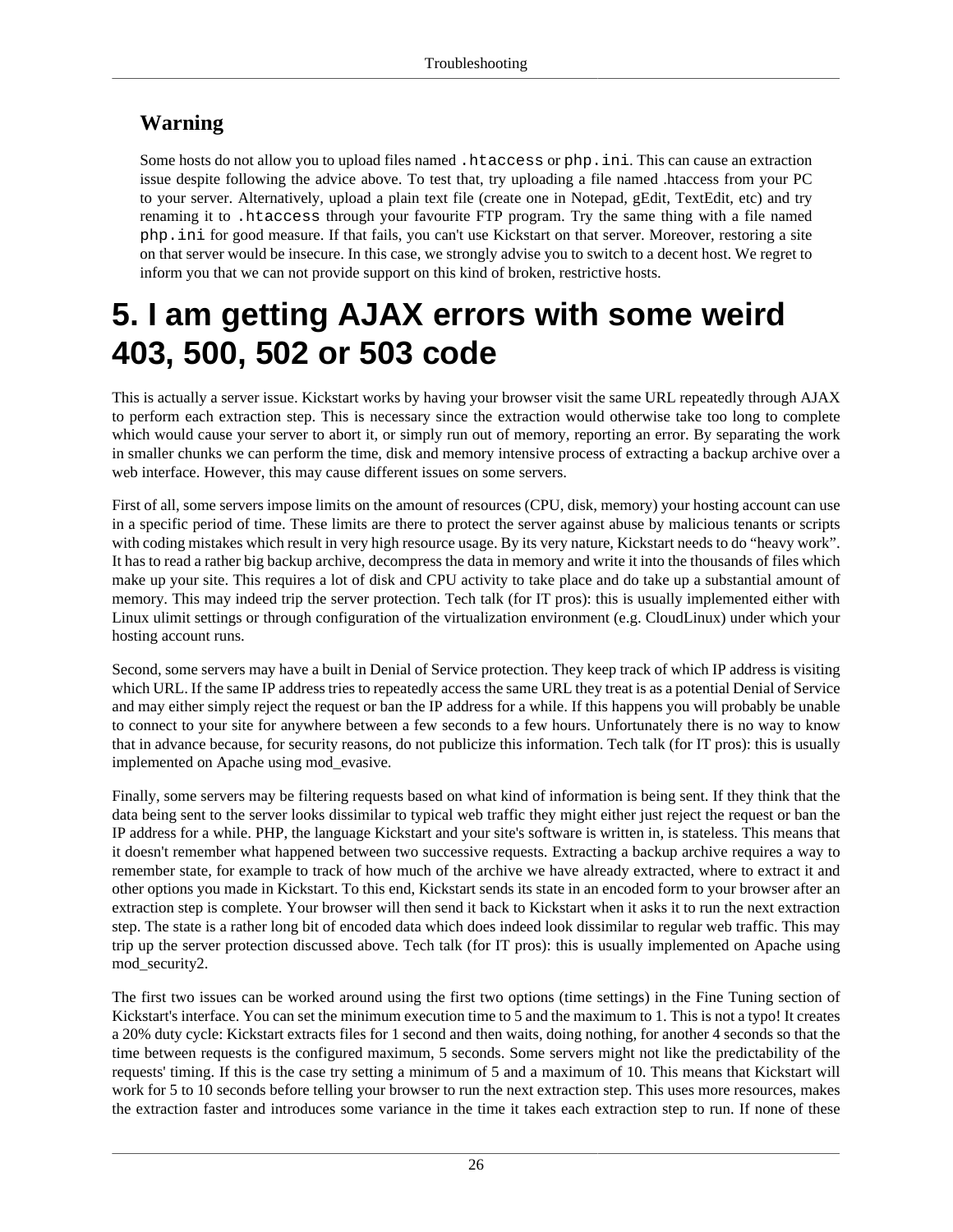settings work for you the server may be configured with very tight settings. In this case you can extract the backup archive on your computer, using Akeeba Kickstart, and upload all extracted files to your site. Then you can complete the restoration by visiting the /installation/index.php on your site.

The last issue cannot be worked around by you. You can try asking your host for a temporary way to disable that server protection. It's possible that your host may be unable to help you if you are not on a VPS or dedicated server. In this case you can extract the backup archive on your computer, exactly as described in the previous paragraph.

## <span id="page-29-0"></span>**6. Extraction stuck on Windows**

If you are using XAMPP or WAMPserver on Windows you might find that your archive extraction suddenly stops. Unfortunately, this is a bug in how XAMPP and WAMPserver are set up. Their developers are using the non-threadsafe version of PHP as an Apache module. Unfortunately, Apache requires thread safe (ZTS) builds of PHP or it will corrupt its memory, killing the PHP process. This happens when there are numerous requests in quick succession such as when building a complex site, taking a backup or restoring a backup archive. The same thing happens when you try to restore a large database (SQL) file with phpMyAdmin using the automatic continue method.

Please note that we DO NOT have any control over this. If anything, these people should know better than to ship XAMPP and WAMPserver broken like that on account of this information being printed on the PHP download page for Windows on the official PHP site.

There are two things you can possibly do.

The best solution is to use a different local server. You can use MAMP Pro or [build your own server \[https://](https://www.dionysopoulos.me/iis-development-server-for-php-on-windows-10.html) [www.dionysopoulos.me/iis-development-server-for-php-on-windows-10.html](https://www.dionysopoulos.me/iis-development-server-for-php-on-windows-10.html)] using Windows 10's IIS, MySQL and PHP. Understandably this is not the easiest solution.

As a compromise, you can try to change the time settings of Akeeba Kickstart at the bottom of its first page and before clicking on the Start button. Recommended values are a Maximum execution time of 10 seconds and a Minimum Execution Time of 20 seconds. Yes, the minimum is higher than the maximum to allow for a "dead time" which allows Apache to spin down previous PHP processes, avoiding the pitfalls of using the non-threaded version of PHP as a module.

Again, this situation is beyond our control and there's not much else we can do about it. Please ask the developers of XAMPP and WAMPserver to fix their software.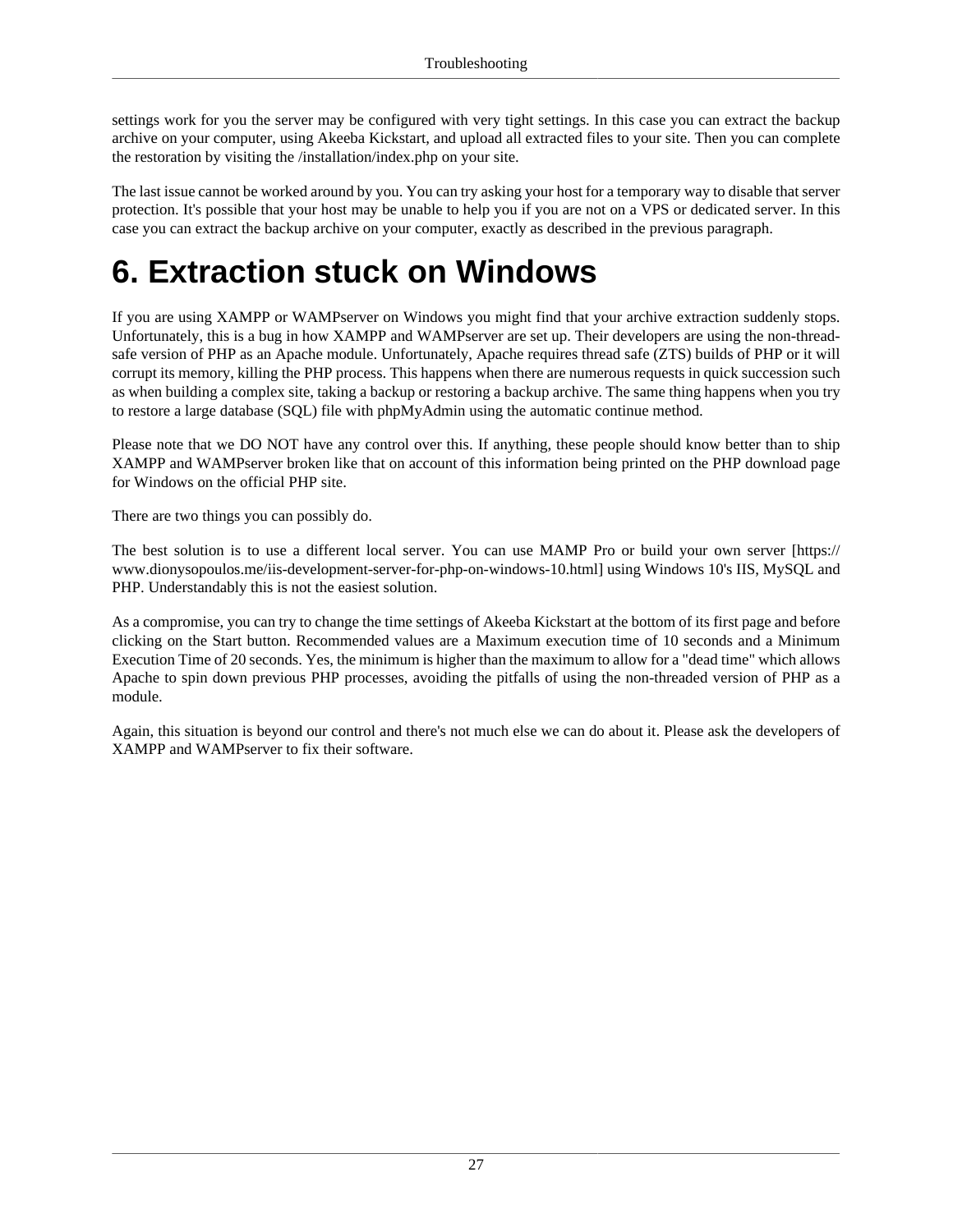# <span id="page-30-0"></span>**Appendix A. GNU Free Documentation License**

Copyright (C) 2000, 2001, 2002 Free Software Foundation, Inc. 51 Franklin St , Fifth Floor, Boston, MA 02110-1301 USA . Everyone is permitted to copy and distribute verbatim copies of this license document, but changing it is not allowed.

## **0. PREAMBLE**

The purpose of this License is to make a manual, textbook, or other functional and useful document "free" in the sense of freedom: to assure everyone the effective freedom to copy and redistribute it, with or without modifying it, either commercially or noncommercially. Secondarily, this License preserves for the author and publisher a way to get credit for their work, while not being considered responsible for modifications made by others.

This License is a kind of "copyleft", which means that derivative works of the document must themselves be free in the same sense. It complements the GNU General Public License, which is a copyleft license designed for free software.

We have designed this License in order to use it for manuals for free software, because free software needs free documentation: a free program should come with manuals providing the same freedoms that the software does. But this License is not limited to software manuals; it can be used for any textual work, regardless of subject matter or whether it is published as a printed book. We recommend this License principally for works whose purpose is instruction or reference.

## **1. APPLICABILITY AND DEFINITIONS**

This License applies to any manual or other work, in any medium, that contains a notice placed by the copyright holder saying it can be distributed under the terms of this License. Such a notice grants a world-wide, royalty-free license, unlimited in duration, to use that work under the conditions stated herein. The "Document", below, refers to any such manual or work. Any member of the public is a licensee, and is addressed as "you". You accept the license if you copy, modify or distribute the work in a way requiring permission under copyright law.

A "Modified Version" of the Document means any work containing the Document or a portion of it, either copied verbatim, or with modifications and/or translated into another language.

A "Secondary Section" is a named appendix or a front-matter section of the Document that deals exclusively with the relationship of the publishers or authors of the Document to the Document's overall subject (or to related matters) and contains nothing that could fall directly within that overall subject. (Thus, if the Document is in part a textbook of mathematics, a Secondary Section may not explain any mathematics.) The relationship could be a matter of historical connection with the subject or with related matters, or of legal, commercial, philosophical, ethical or political position regarding them.

The "Invariant Sections" are certain Secondary Sections whose titles are designated, as being those of Invariant Sections, in the notice that says that the Document is released under this License. If a section does not fit the above definition of Secondary then it is not allowed to be designated as Invariant. The Document may contain zero Invariant Sections. If the Document does not identify any Invariant Sections then there are none.

The "Cover Texts" are certain short passages of text that are listed, as Front-Cover Texts or Back-Cover Texts, in the notice that says that the Document is released under this License. A Front-Cover Text may be at most 5 words, and a Back-Cover Text may be at most 25 words.

A "Transparent" copy of the Document means a machine-readable copy, represented in a format whose specification is available to the general public, that is suitable for revising the document straightforwardly with generic text editors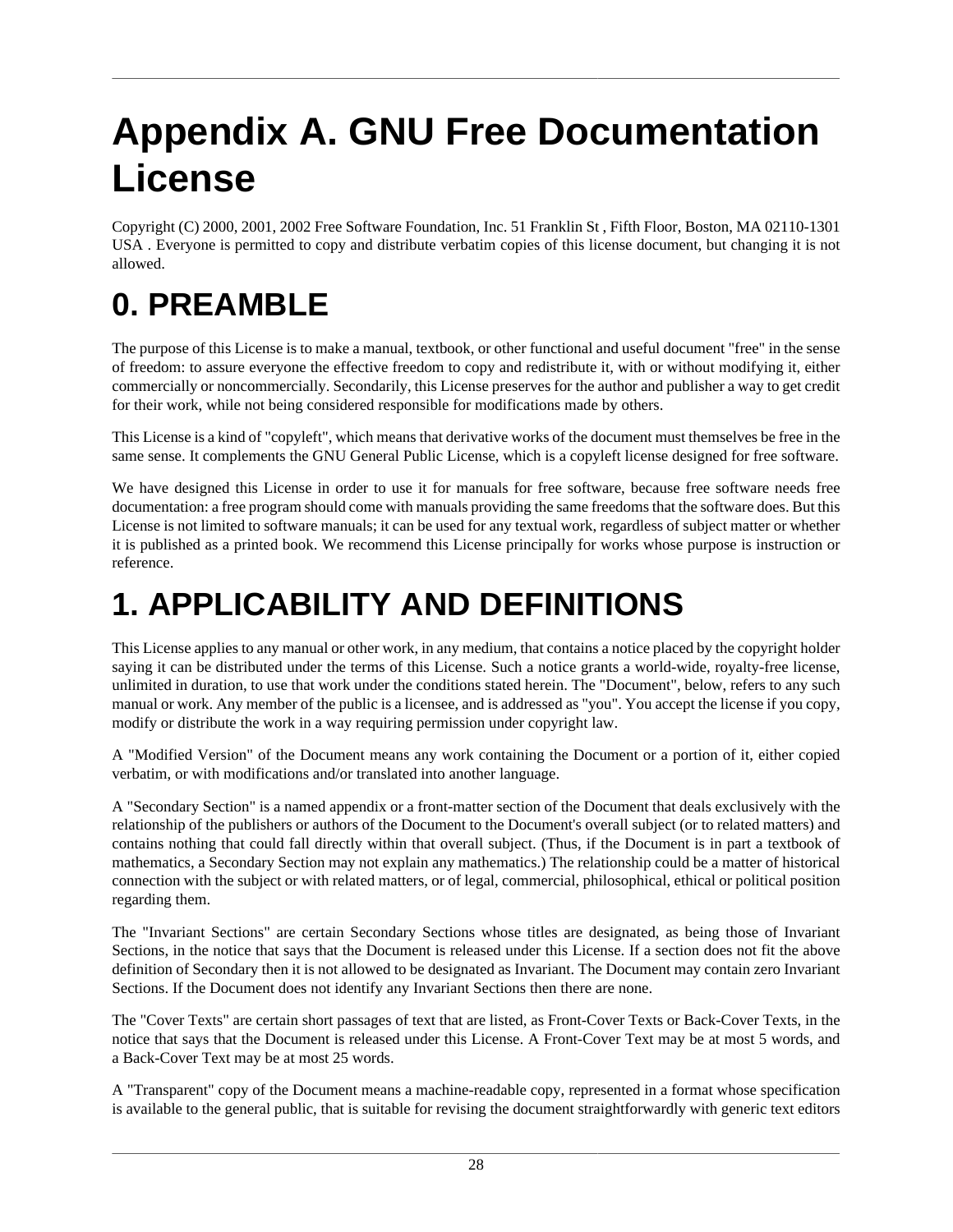or (for images composed of pixels) generic paint programs or (for drawings) some widely available drawing editor, and that is suitable for input to text formatters or for automatic translation to a variety of formats suitable for input to text formatters. A copy made in an otherwise Transparent file format whose markup, or absence of markup, has been arranged to thwart or discourage subsequent modification by readers is not Transparent. An image format is not Transparent if used for any substantial amount of text. A copy that is not "Transparent" is called "Opaque".

Examples of suitable formats for Transparent copies include plain ASCII without markup, Texinfo input format, LaTeX input format, SGML or XML using a publicly available DTD, and standard-conforming simple HTML, PostScript or PDF designed for human modification. Examples of transparent image formats include PNG, XCF and JPG. Opaque formats include proprietary formats that can be read and edited only by proprietary word processors, SGML or XML for which the DTD and/or processing tools are not generally available, and the machine-generated HTML, PostScript or PDF produced by some word processors for output purposes only.

The "Title Page" means, for a printed book, the title page itself, plus such following pages as are needed to hold, legibly, the material this License requires to appear in the title page. For works in formats which do not have any title page as such, "Title Page" means the text near the most prominent appearance of the work's title, preceding the beginning of the body of the text.

A section "Entitled XYZ" means a named subunit of the Document whose title either is precisely XYZ or contains XYZ in parentheses following text that translates XYZ in another language. (Here XYZ stands for a specific section name mentioned below, such as "Acknowledgements", "Dedications", "Endorsements", or "History".) To "Preserve the Title" of such a section when you modify the Document means that it remains a section "Entitled XYZ" according to this definition.

The Document may include Warranty Disclaimers next to the notice which states that this License applies to the Document. These Warranty Disclaimers are considered to be included by reference in this License, but only as regards disclaiming warranties: any other implication that these Warranty Disclaimers may have is void and has no effect on the meaning of this License.

## **2. VERBATIM COPYING**

You may copy and distribute the Document in any medium, either commercially or noncommercially, provided that this License, the copyright notices, and the license notice saying this License applies to the Document are reproduced in all copies, and that you add no other conditions whatsoever to those of this License. You may not use technical measures to obstruct or control the reading or further copying of the copies you make or distribute. However, you may accept compensation in exchange for copies. If you distribute a large enough number of copies you must also follow the conditions in section 3.

You may also lend copies, under the same conditions stated above, and you may publicly display copies.

## **3. COPYING IN QUANTITY**

If you publish printed copies (or copies in media that commonly have printed covers) of the Document, numbering more than 100, and the Document's license notice requires Cover Texts, you must enclose the copies in covers that carry, clearly and legibly, all these Cover Texts: Front-Cover Texts on the front cover, and Back-Cover Texts on the back cover. Both covers must also clearly and legibly identify you as the publisher of these copies. The front cover must present the full title with all words of the title equally prominent and visible. You may add other material on the covers in addition. Copying with changes limited to the covers, as long as they preserve the title of the Document and satisfy these conditions, can be treated as verbatim copying in other respects.

If the required texts for either cover are too voluminous to fit legibly, you should put the first ones listed (as many as fit reasonably) on the actual cover, and continue the rest onto adjacent pages.

If you publish or distribute Opaque copies of the Document numbering more than 100, you must either include a machine-readable Transparent copy along with each Opaque copy, or state in or with each Opaque copy a computer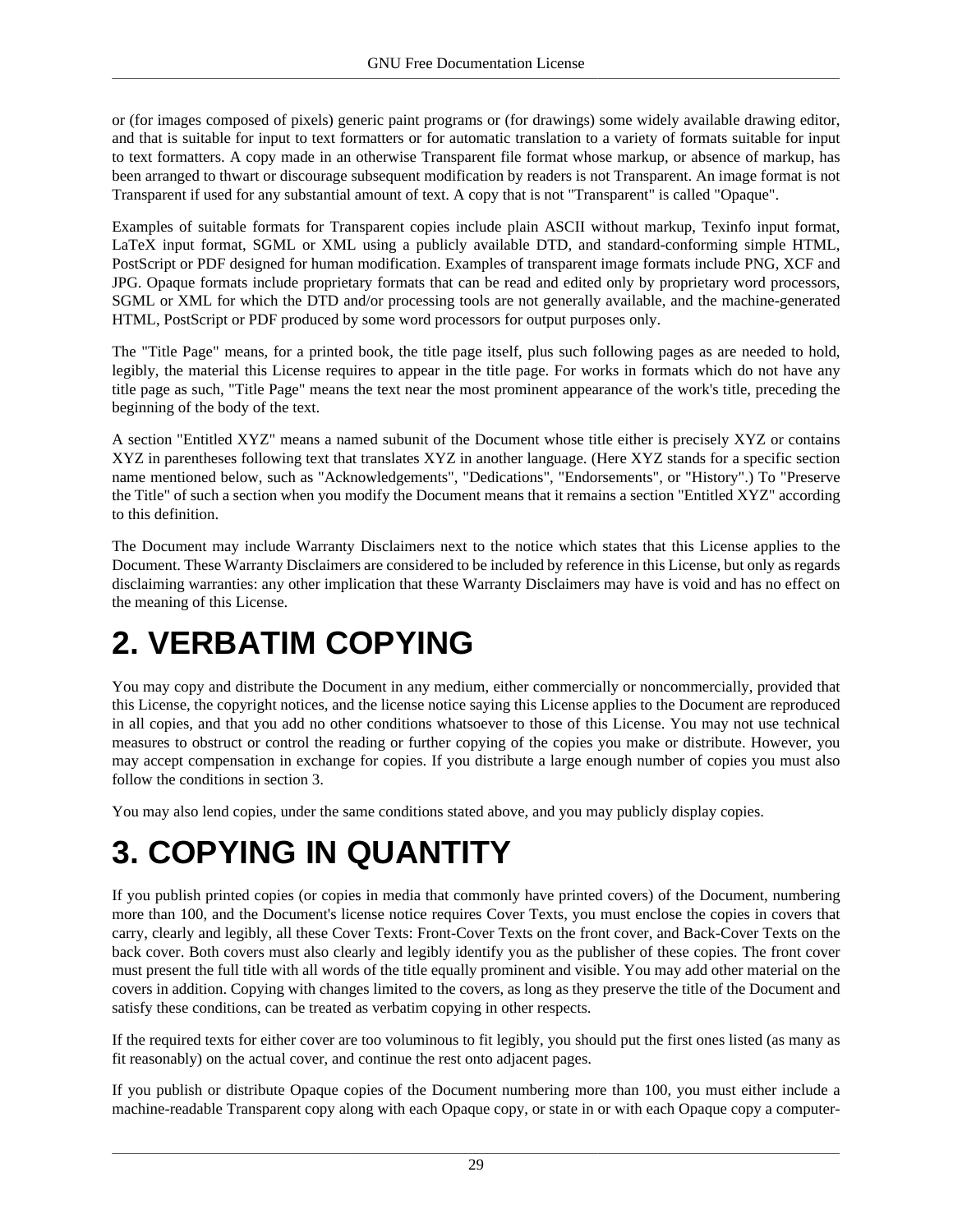network location from which the general network-using public has access to download using public-standard network protocols a complete Transparent copy of the Document, free of added material. If you use the latter option, you must take reasonably prudent steps, when you begin distribution of Opaque copies in quantity, to ensure that this Transparent copy will remain thus accessible at the stated location until at least one year after the last time you distribute an Opaque copy (directly or through your agents or retailers) of that edition to the public.

It is requested, but not required, that you contact the authors of the Document well before redistributing any large number of copies, to give them a chance to provide you with an updated version of the Document.

## **4. MODIFICATIONS**

You may copy and distribute a Modified Version of the Document under the conditions of sections 2 and 3 above, provided that you release the Modified Version under precisely this License, with the Modified Version filling the role of the Document, thus licensing distribution and modification of the Modified Version to whoever possesses a copy of it. In addition, you must do these things in the Modified Version:

- A. Use in the Title Page (and on the covers, if any) a title distinct from that of the Document, and from those of previous versions (which should, if there were any, be listed in the History section of the Document). You may use the same title as a previous version if the original publisher of that version gives permission.
- B. List on the Title Page, as authors, one or more persons or entities responsible for authorship of the modifications in the Modified Version, together with at least five of the principal authors of the Document (all of its principal authors, if it has fewer than five), unless they release you from this requirement.
- C. State on the Title page the name of the publisher of the Modified Version, as the publisher.
- D. Preserve all the copyright notices of the Document.
- E. Add an appropriate copyright notice for your modifications adjacent to the other copyright notices.
- F. Include, immediately after the copyright notices, a license notice giving the public permission to use the Modified Version under the terms of this License, in the form shown in the Addendum below.
- G. Preserve in that license notice the full lists of Invariant Sections and required Cover Texts given in the Document's license notice.
- H. Include an unaltered copy of this License.
- I. Preserve the section Entitled "History", Preserve its Title, and add to it an item stating at least the title, year, new authors, and publisher of the Modified Version as given on the Title Page. If there is no section Entitled "History" in the Document, create one stating the title, year, authors, and publisher of the Document as given on its Title Page, then add an item describing the Modified Version as stated in the previous sentence.
- J. Preserve the network location, if any, given in the Document for public access to a Transparent copy of the Document, and likewise the network locations given in the Document for previous versions it was based on. These may be placed in the "History" section. You may omit a network location for a work that was published at least four years before the Document itself, or if the original publisher of the version it refers to gives permission.
- K. For any section Entitled "Acknowledgements" or "Dedications", Preserve the Title of the section, and preserve in the section all the substance and tone of each of the contributor acknowledgements and/or dedications given therein.
- L. Preserve all the Invariant Sections of the Document, unaltered in their text and in their titles. Section numbers or the equivalent are not considered part of the section titles.
- M.Delete any section Entitled "Endorsements". Such a section may not be included in the Modified Version.
- N. Do not retitle any existing section to be Entitled "Endorsements" or to conflict in title with any Invariant Section.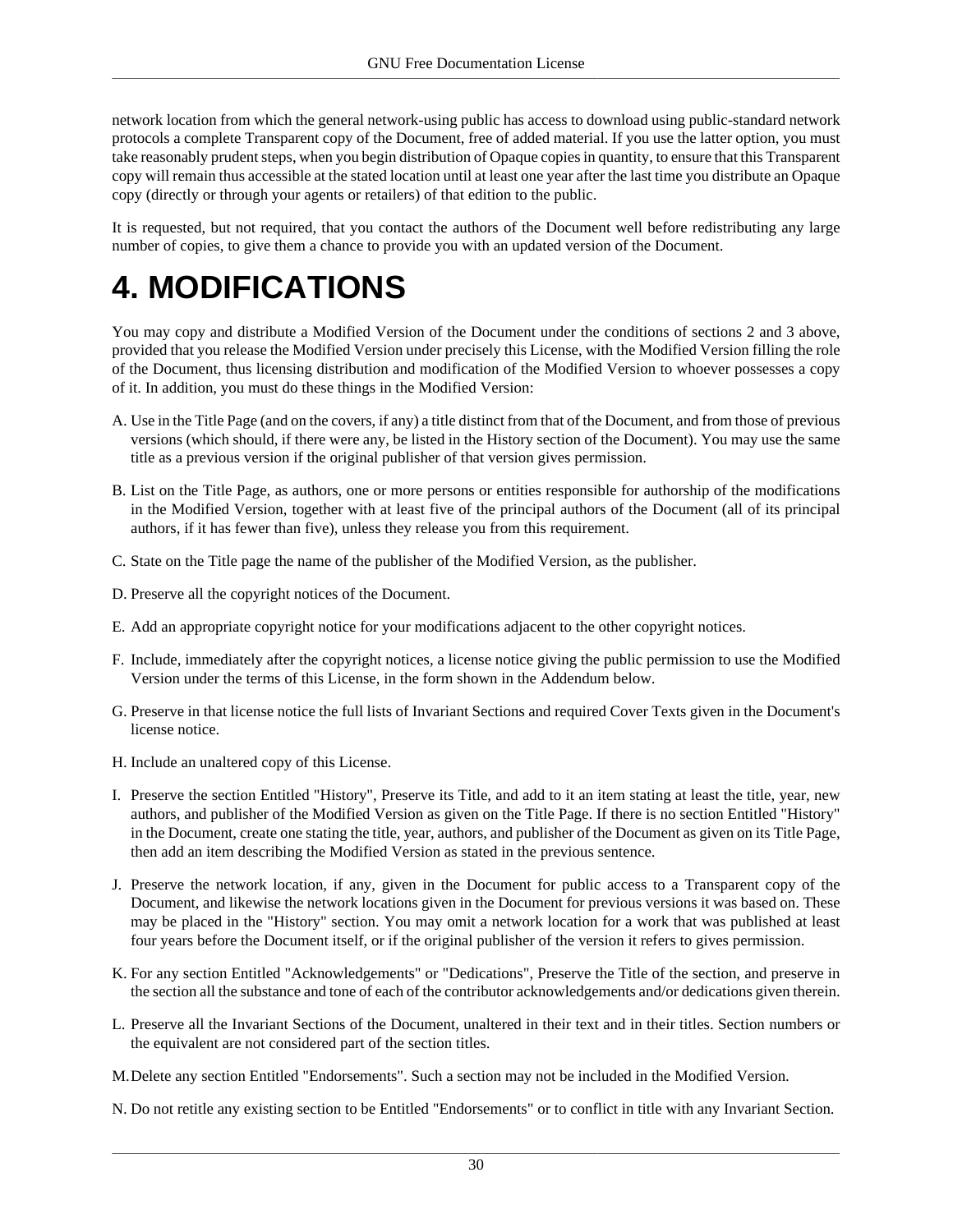O. Preserve any Warranty Disclaimers.

If the Modified Version includes new front-matter sections or appendices that qualify as Secondary Sections and contain no material copied from the Document, you may at your option designate some or all of these sections as invariant. To do this, add their titles to the list of Invariant Sections in the Modified Version's license notice. These titles must be distinct from any other section titles.

You may add a section Entitled "Endorsements", provided it contains nothing but endorsements of your Modified Version by various parties--for example, statements of peer review or that the text has been approved by an organization as the authoritative definition of a standard.

You may add a passage of up to five words as a Front-Cover Text, and a passage of up to 25 words as a Back-Cover Text, to the end of the list of Cover Texts in the Modified Version. Only one passage of Front-Cover Text and one of Back-Cover Text may be added by (or through arrangements made by) any one entity. If the Document already includes a cover text for the same cover, previously added by you or by arrangement made by the same entity you are acting on behalf of, you may not add another; but you may replace the old one, on explicit permission from the previous publisher that added the old one.

The author(s) and publisher(s) of the Document do not by this License give permission to use their names for publicity for or to assert or imply endorsement of any Modified Version.

## **5. COMBINING DOCUMENTS**

You may combine the Document with other documents released under this License, under the terms defined in section 4 above for modified versions, provided that you include in the combination all of the Invariant Sections of all of the original documents, unmodified, and list them all as Invariant Sections of your combined work in its license notice, and that you preserve all their Warranty Disclaimers.

The combined work need only contain one copy of this License, and multiple identical Invariant Sections may be replaced with a single copy. If there are multiple Invariant Sections with the same name but different contents, make the title of each such section unique by adding at the end of it, in parentheses, the name of the original author or publisher of that section if known, or else a unique number. Make the same adjustment to the section titles in the list of Invariant Sections in the license notice of the combined work.

In the combination, you must combine any sections Entitled "History" in the various original documents, forming one section Entitled "History"; likewise combine any sections Entitled "Acknowledgements", and any sections Entitled "Dedications". You must delete all sections Entitled "Endorsements".

## **6. COLLECTIONS OF DOCUMENTS**

You may make a collection consisting of the Document and other documents released under this License, and replace the individual copies of this License in the various documents with a single copy that is included in the collection, provided that you follow the rules of this License for verbatim copying of each of the documents in all other respects.

You may extract a single document from such a collection, and distribute it individually under this License, provided you insert a copy of this License into the extracted document, and follow this License in all other respects regarding verbatim copying of that document.

## **7. AGGREGATION WITH INDEPENDENT WORKS**

A compilation of the Document or its derivatives with other separate and independent documents or works, in or on a volume of a storage or distribution medium, is called an "aggregate" if the copyright resulting from the compilation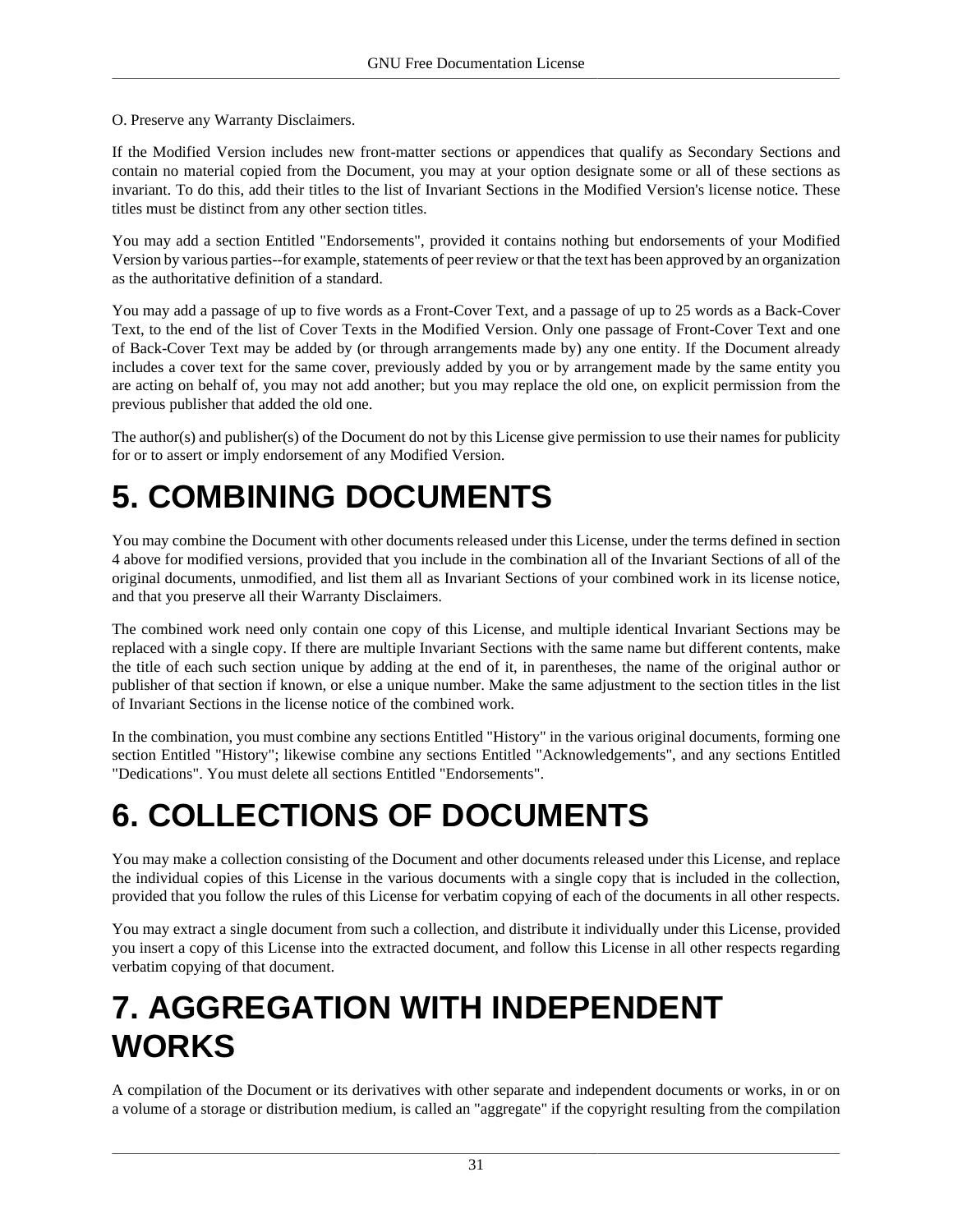is not used to limit the legal rights of the compilation's users beyond what the individual works permit. When the Document is included in an aggregate, this License does not apply to the other works in the aggregate which are not themselves derivative works of the Document.

If the Cover Text requirement of section 3 is applicable to these copies of the Document, then if the Document is less than one half of the entire aggregate, the Document's Cover Texts may be placed on covers that bracket the Document within the aggregate, or the electronic equivalent of covers if the Document is in electronic form. Otherwise they must appear on printed covers that bracket the whole aggregate.

## **8. TRANSLATION**

Translation is considered a kind of modification, so you may distribute translations of the Document under the terms of section 4. Replacing Invariant Sections with translations requires special permission from their copyright holders, but you may include translations of some or all Invariant Sections in addition to the original versions of these Invariant Sections. You may include a translation of this License, and all the license notices in the Document, and any Warranty Disclaimers, provided that you also include the original English version of this License and the original versions of those notices and disclaimers. In case of a disagreement between the translation and the original version of this License or a notice or disclaimer, the original version will prevail.

If a section in the Document is Entitled "Acknowledgements", "Dedications", or "History", the requirement (section 4) to Preserve its Title (section 1) will typically require changing the actual title.

## **9. TERMINATION**

You may not copy, modify, sublicense, or distribute the Document except as expressly provided for under this License. Any other attempt to copy, modify, sublicense or distribute the Document is void, and will automatically terminate your rights under this License. However, parties who have received copies, or rights, from you under this License will not have their licenses terminated so long as such parties remain in full compliance.

## **10. FUTURE REVISIONS OF THIS LICENSE**

The Free Software Foundation may publish new, revised versions of the GNU Free Documentation License from time to time. Such new versions will be similar in spirit to the present version, but may differ in detail to address new problems or concerns. See<http://www.gnu.org/copyleft/>[[http://www.gnu.org/copyleft/\]](http://www.gnu.org/copyleft/) .

Each version of the License is given a distinguishing version number. If the Document specifies that a particular numbered version of this License "or any later version" applies to it, you have the option of following the terms and conditions either of that specified version or of any later version that has been published (not as a draft) by the Free Software Foundation. If the Document does not specify a version number of this License, you may choose any version ever published (not as a draft) by the Free Software Foundation.

## **ADDENDUM: How to use this License for your documents**

To use this License in a document you have written, include a copy of the License in the document and put the following copyright and license notices just after the title page:

Copyright (C) YEAR YOUR NAME.

Permission is granted to copy, distribute and/or modify this document under the terms of the GNU Free Documentation License, Version 1.2 or any later version published by the Free Software